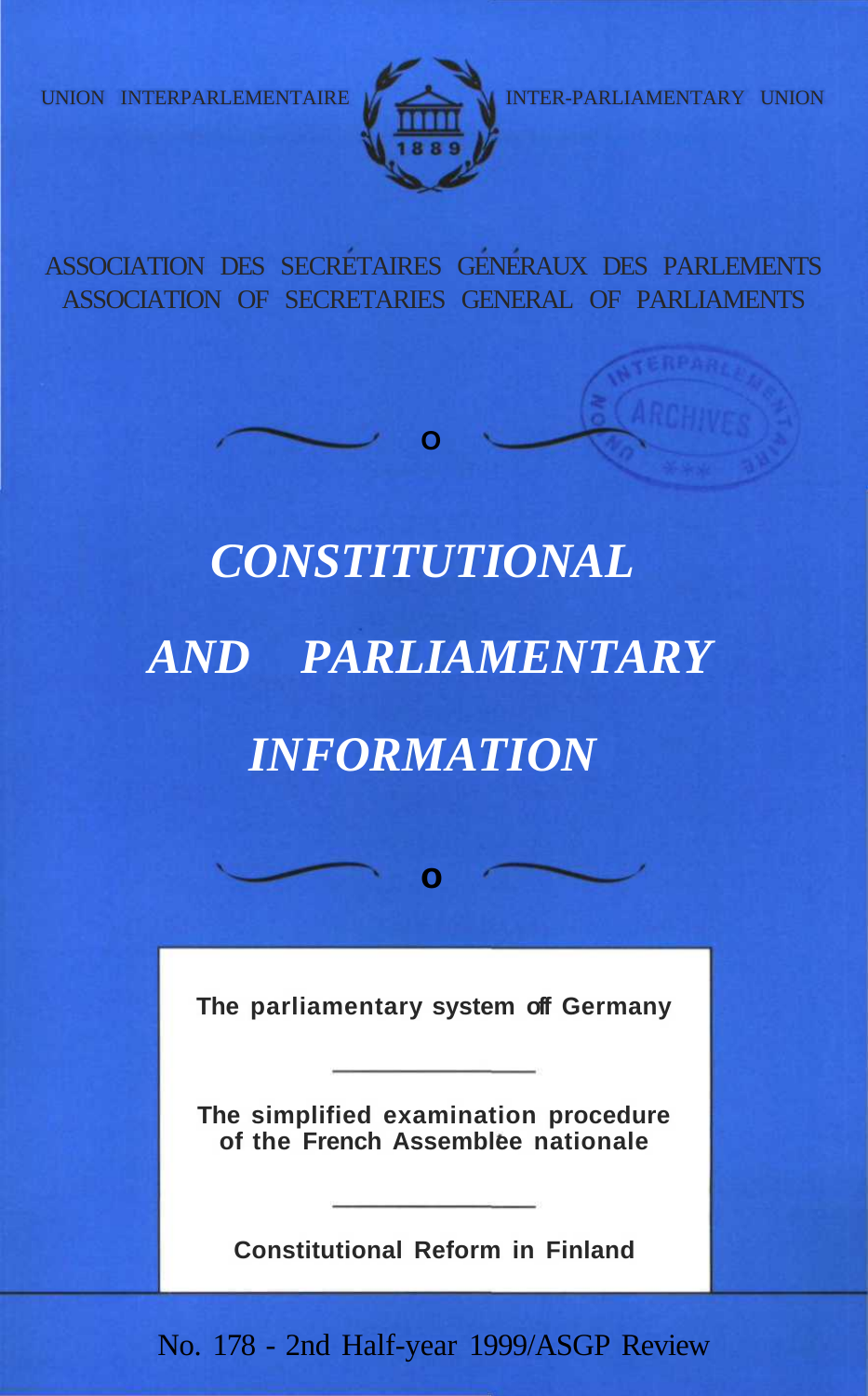#### **INTER-PARLIAMENTARY UNION**

#### **Aims**

The Inter-Parliamentary Union whose international Statute is outlined in a Headquarters Agreement drawn up with the Swiss federal authorities, is the only world-wide organization of Parliaments.

The aim of the Inter-Parliamentary Union is to promote personal contacts between members of all Parliaments and to unite them in common action to secure and maintain the full participation of their respective States in the firm establishment and development of representative institutions and in the advancement of the work of international peace and cooperation, particularly by supporting the objectives of the United Nations.

In pursuance of this objective, the Union makes known its views on all international problems suitable for settlement by parliamentary action and puts forward suggestions for the development of parliamentary assemblies so as to improve the working of those institutions and increase their prestige.

#### **Membership of the Union (May 2000)**

Albania, Algeria, Andorra, Angola, Argentina, Armenia, Australia, Austria, Azerbaijan, Bangladesh, Belarus, Belgium, Benin, Bolivia, Bosnia and Herzegovina, Botswana, Brazil, Bulgaria, Burkina Faso, Burundi, Cambodia, Cameroon, Canada, Cape Verde, Chile, China, Colombia, Congo, Costa Rica, Croatia, Cuba, Cyprus, Czech Republic, Denmark, Djibouti, Ecuador, Egypt, El Salvador, Estonia, Ethiopia, Fiji, Finland, Former Yugoslav Republic of Macedonia, France, Gabon, Georgia, Germany, Ghana, Greece, Guatemala, Guinea, Hungary, Iceland, India, Indonesia, Iran (Islamic Republic of), Iraq, Ireland, Israel, Italy, Japan, Jordan, Kazakstan, Kenya, Korea (Dem. P. R. of), Korea (Rep. of), Kuwait, Kyrgyzstan, Laos, Latvia, Lebanon, Liberia, Libya, Lithuania, Luxembourg, Malawi, Malaysia, Mali, Malta, Marshall Islands, Mauritania, Mauritius, Mexico, Moldova, Monaco, Mongolia, Morocco, Mozambique, Namibia, Nepal, Netherlands, New Zealand, Nicaragua, Niger, Nigeria, Norway, Panama, Papua New Guinea, Paraguay, Peru, Philippines, Poland, Portugal, Romania, Russia, Rwanda, San Marino, Senegal, Singapore, Slovakia, Slovenia, South Africa, Spain, Sri Lanka, Sudan, Suriname, Sweden, Switzerland, Syrian Arab Republic, Tajikistan Tanzania, Thailand, Togo, Tunisia, Turkey, Uganda, Ukraine, United Arab Emirates, United Kingdom, United States of America, Uruguay, Uzbekistan, Venezuela, Viet Nam, Yemen, Yugoslavia, Zambia, Zimbabwe.

Associated members: Andean Parliament, Central American Parliament, European Parliament, Latin American Parliament, Parliamentary Assembly of the Council of Europe.

#### **Structure**

The organs of the Union are:

1. *The Inter-Parliamentary Conference* which meets twice a year.

2. *The Inter-Parliamentary Council,* composed of two members from each affiliated Group. *President:* Mrs Najma Heptulla (India).

3. *The Executive Committee,* composed of twelve members elected by the Conference, as well as of the Council President acting as *ex officio* President.

4. *Secretariat of the Union,* which is the international secretariat of the Organization, the headquarters being located at: Place du Petit-Saconnex, CP438, 1211 Geneva, Switzerland. *Secretary general:* Mr. Anders Johnsson.

#### **Official publication**

The Union's official organ is the *Inter-Parliamentary Bulletin,* which appears quarterly in both English and French. This publication is indispensable in keeping posted on the activities of the Organization. Subscription can be placed with the Union's Secretariat in Geneva.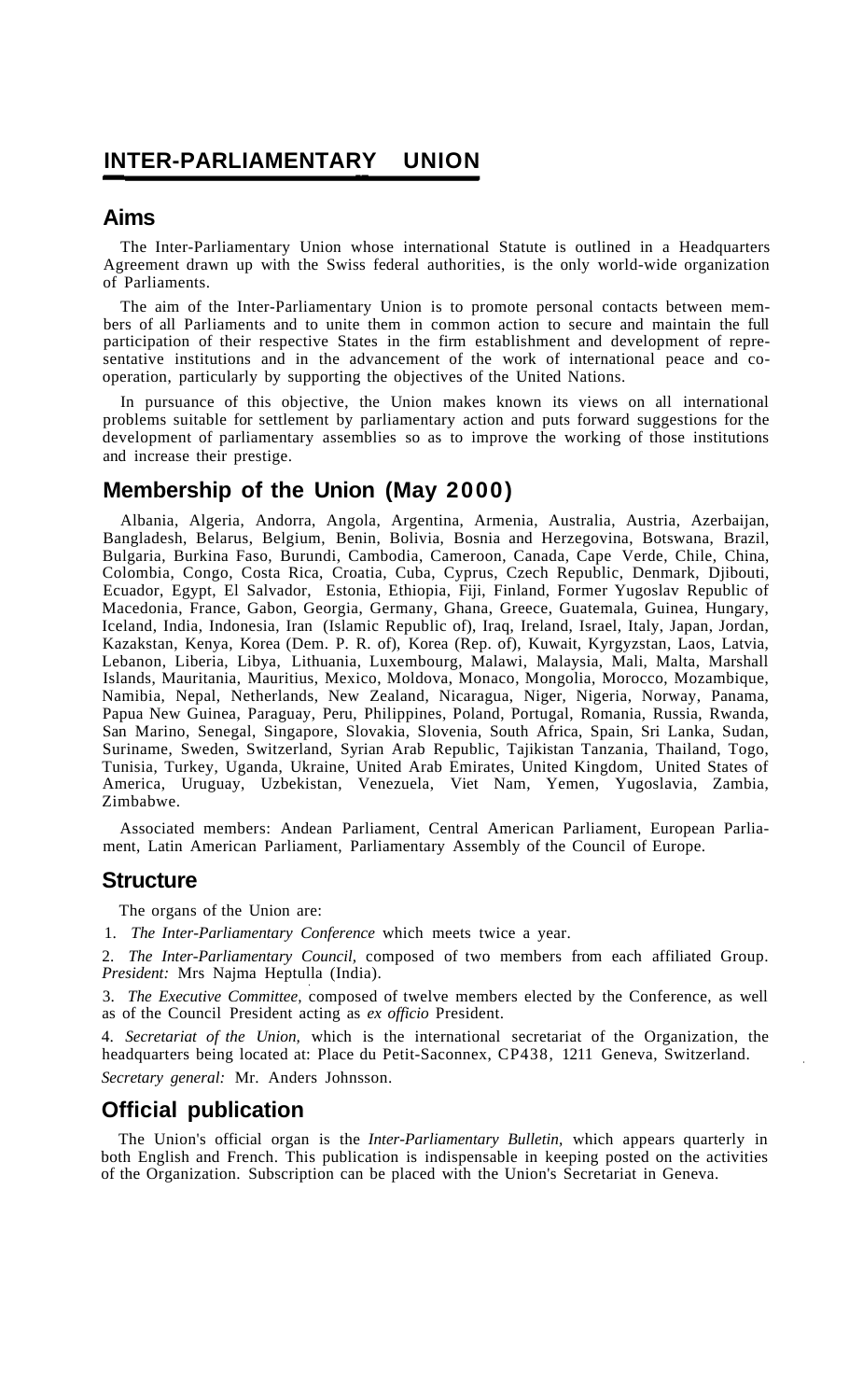## **Constitutiona l and Parliamentary Informatio n**

**Associatio n o f Secretarie s ; Genera l o f Parliament s**

*No. 178/ 2nd Half-year -1999*

*Forty-ninth year*

#### *Contents*

#### **I. The parliamentary system of Germany**

Presentation by Dr Peter Eickenboom, Director of the Bundestag, and Mr Georg Berndt Oschatz, Director of the Bundesrat. Berlin Session (October 1999) 67

#### **II. The simplified examination procedure of the French Assemblee nationale**

Communication by Mr Pierre Hontebeyrie, Secretary General of the Assemblée nationale, France. Brussels Session (April 1999) (33

#### **III. Constitutional Reform in Finland**

Communication by Mr Seppo Tiitinen, Secretary General of the Parliament, Finland. Brussels Session (April 1999) . 104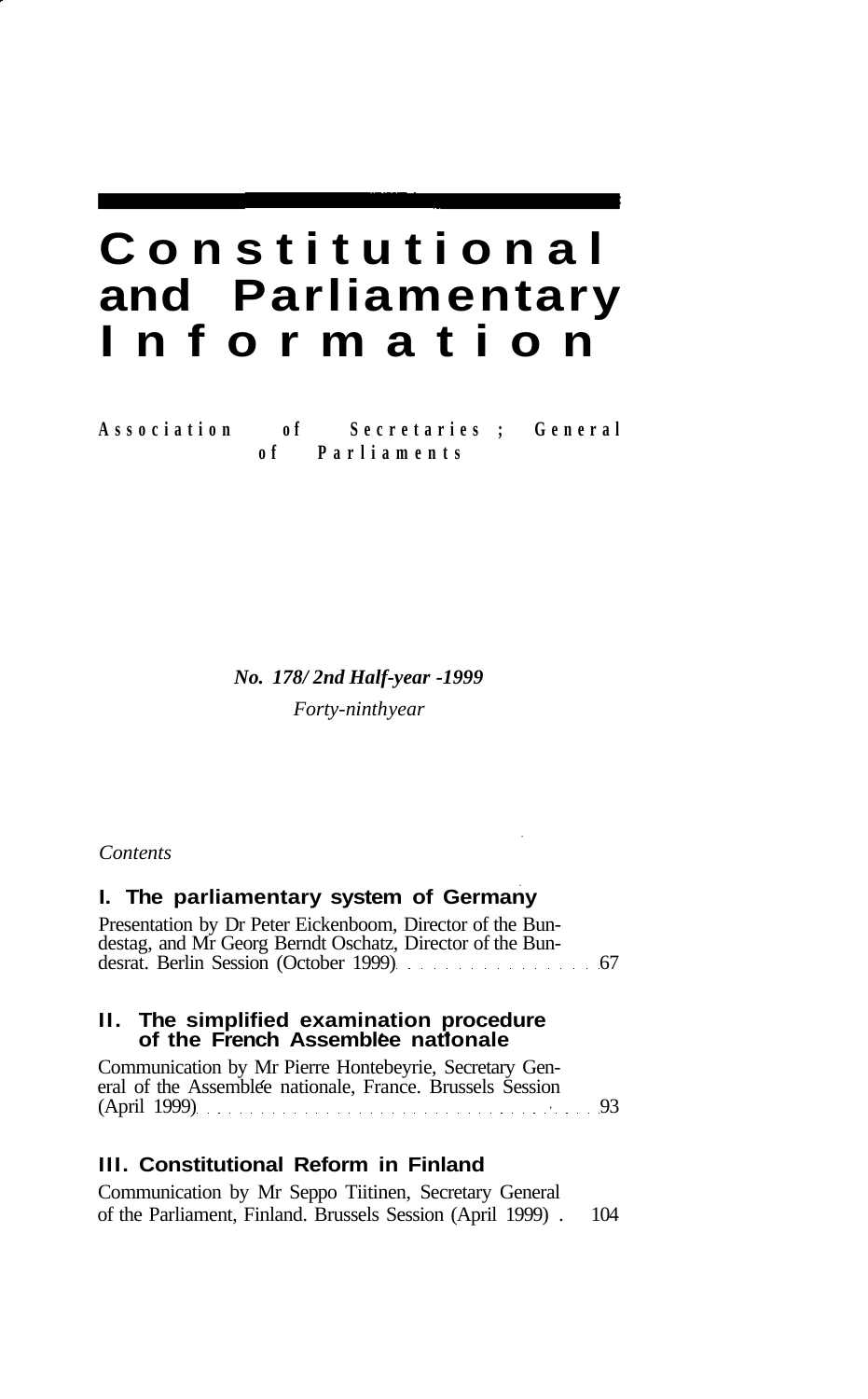### **I. The Parliamentary System of Germany**

#### **Presentation by Dr Peter EICKENBOOM, Director of the Bundestag, and Mr Georg Berndt OSCHATZ, Director of the Bundesrat, on the parliamentary system of Germany. Berlin Session (October 1999)**

Mr DA VIES, President of the Association, invited Dr Peter EICKEN-BOOM and Mr Georg Berndt OSCHATZ to the platform to give their presentation on the German parliamentary system. He said that the presentation would be followed by questions.

#### **Dr Peter EICKENBOOM, Director off the Bundestag, made the following presentation:**

#### **"I. Words of welcome and introduction**

It is a great pleasure for me to have the opportunity to welcome you to Berlin, the old and new capital of Germany. For Germany, 1999 is a special year in which we mark a number of major anniversaries. In the spring, we celebrated the fiftieth birthday of the Federal Republic of Germany and of its Basic Law, the most liberal constitution in our country's history. Only a few weeks ago, the Bundestag completed its move from Bonn to Berlin and took this as an occasion to invite the members of the Inter-Parliamentary Union and the Association of Secretaries-General of Parliament to this conference in Berlin.

Yesterday, the Conference was officially opened in the Reichstag, a building which like no other has been at the heart of German history over the last hundred years. When, in 1884, the foundation stone for the Reichstag Building was laid, the imperial parliament still played a subordinate role in both constitutional and political terms. Only in the course of the following decades did the parliamentary structures evolve on which the Weimar Republic could build. In November 1918, the Kaiser abdicated and Philipp Scheideman proclaimed the Republic from a balcony of the Reichstag Building. Following the collapse of the imperial and monarchical system of parliamentary government, a new, republican constitution was drafted and adopted. But in the turbulent and crisis-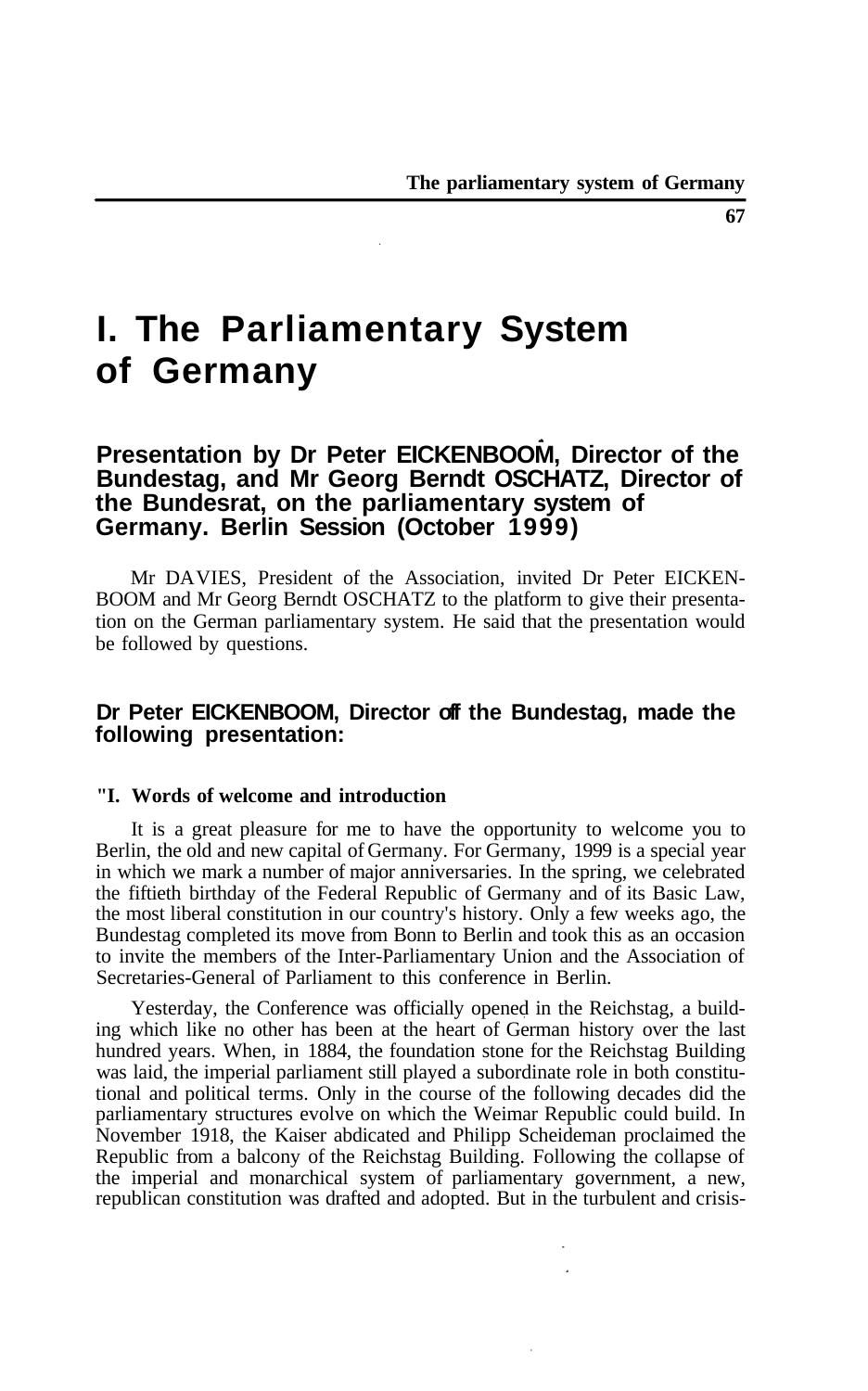ridden years of the Weimar Republic, the Reichstag never once served a full electoral term. In December 1932, the Parliament adjourned for an indefinite period, and nobody suspected that this would be the last sitting of parliament in the Reichstag Building for six decades. In 1933, the plenary chamber was destroyed in an arson attack. From then on, Members met in the Kroll opera house. The National Socialists governed largely by emergency decree. In practice, therefore, they abolished the parliamentary system and the Reichstag became a mere facade. Towards the end of the second world war, the Reichstag Building was severely damaged and captured by Soviet soldiers. Following the end of the war, it stood in ruins in a landscape of devastation. One result of the war was the division of Germany. The Federal Republic of Germany was established in May 1949 with Bonn as its provisional capital. In October 1949, the German Democratic Republic came into being in the Soviet sphere of influence.

In 1955, the German Bundestag decided to renovate the Reichstag Building so that one day it could once again house an all-German parliament. In 1961, whilst work was still in progress, the Berlin Wall, which was to divide Germany until 1989, was erected. It ran directly behind the Reichstag Building, thereby cutting it of from its historical surroundings. The actual administrative boundary ran through the middle of the pillars on the east wing. With the sudden collapse of the Berlin Wall in November 1989, the Reichstag Building once again moved to centre stage - both geographically and politically. In October 1990, the Members of the German Bundestag assembled in the plenary chamber in Berlin together with Members of the People's Chamber of the former GDR, who had been democratically elected for the first time a few months earlier. In December 1990, the first post-war parliament to be elected by all Germans convened for its constituent meeting in Berlin, and six months later voted to move the seat of parliament and government to Berlin, Germany's new capital. The British architect Sir Norman Foster was commissioned with the conversion of the Reichstag Building. Before work began, the Bundestag allowed the artists Christo and Jeanne-Claude to wrap the building for two weeks. In the summer of 1995, pictures of the Wrapped Reichstag went around the world.

The conversion has fundamentally altered the appearance of the Reichstag Building, both inside and out. The futuristic glass dome, reminiscent of the original cupula, has since become one of the city's main landmarks. The Bundestag took possession of the converted Reichstag Building at a special sitting in April this year.

Over the last few weeks, the Federal Chancellery and the federal ministries have also moved into their offices in Berlin. The Bundesrat and the representations of the 16 federal states will follow. As the Federal President,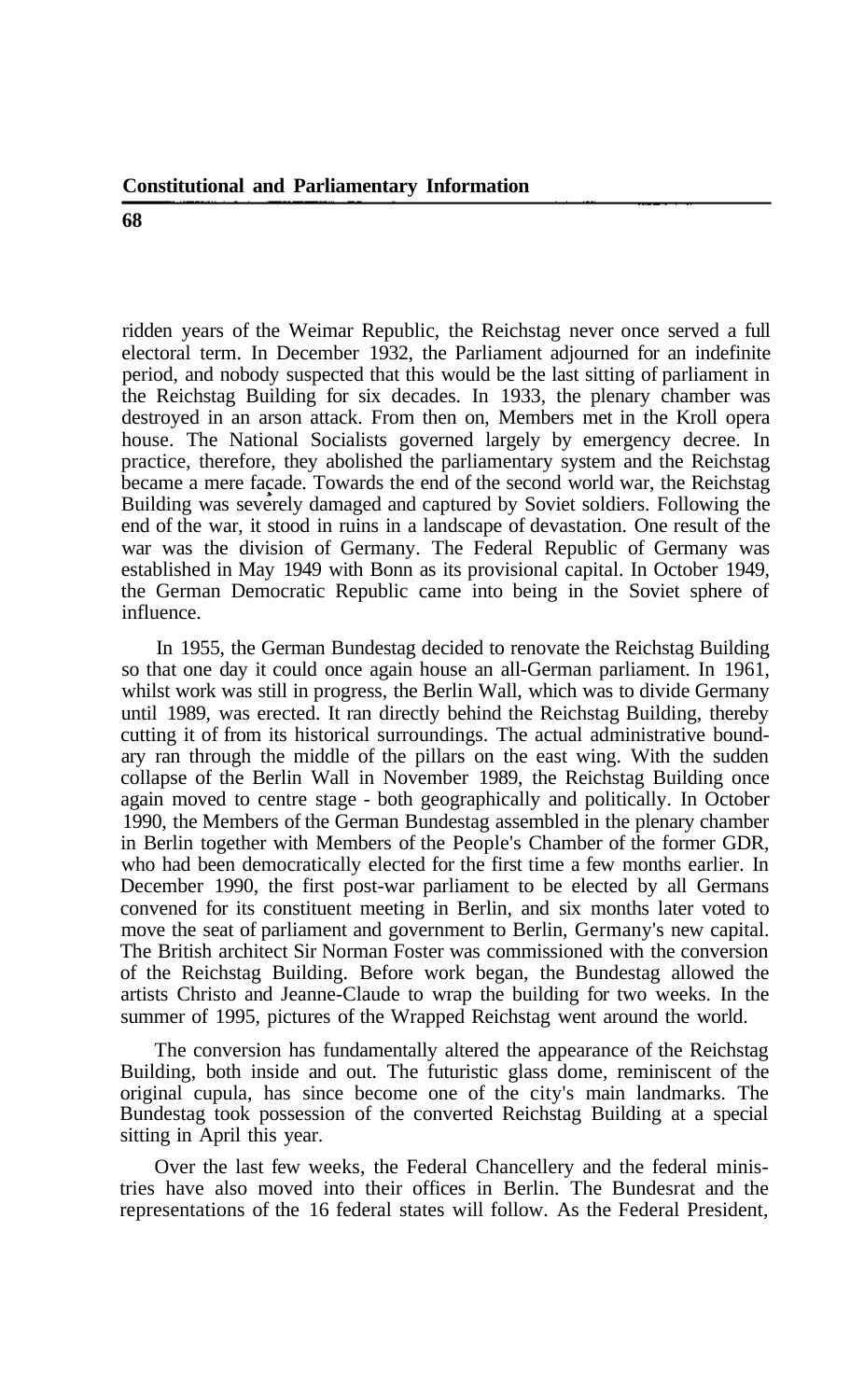the Federal Governnment, the German Bundestag and the Bundesrat move to Berlin so, too, will several thousand staff and their families. They will be followed by a large number of embassies, lobbies, media representatives and many other institutions which want to have their offices close to the seat of Parliament.

#### **II. Composition and procedures of the German Bundestag**

After this brief historical review, I would now like to explain both the composition and the tasks of the German Bundestag. The Secretary-General of the Bundesrat will then present the German system of federalism, the composition and tasks of the Bundesrat and the passage of legislation in the two chambers.

#### *1. Composition and size of the German Bundestag*

The Members of the German Bundestag are elected in general, direct, free, equal and secret elections for a period of four years. The Bundestag has at least 656 Members, half of whom are elected on a first-past-the-post basis in 328 single-member constituencies. The remainder are elected under a system of proportional representation on the basis of lists drawn up by the parties in the individual states. Hence, voters have two votes: they cast their first vote for a constituency candidate and their second vote for a party list.

Under the terms of the Federal Electoral Act, only those parties which either gain more than 5% of the valid second votes cast or win at least three constituencies can enter the Bundestag. This 5% barrier is intended to prevent the political fragmentation of the Weimar years and to ensure the Bundestag's ability to work effectively and efficiently. At present, two parties are represented in the Bundestag solely on the strength of the second votes cast for their lists. And, for the first time, a party is represented in parliament which obtained less than 5% of the votes at national level but won four constituencies. The number of Members elected via the party lists can rise as a result of so-called overhang mandates or excess seats. This occurs when a party wins more direct seats, i.e. constituencies, in a given state than it is entitled to according to the share of second votes cast for its list. In the current 14th electoral term, there are 13 overhang mandates with the result that there are a total of 669 Members.

In line with an amendment of the Federal Electoral Law, from the beginning of the next electoral term in 2002 the number of members will be reduced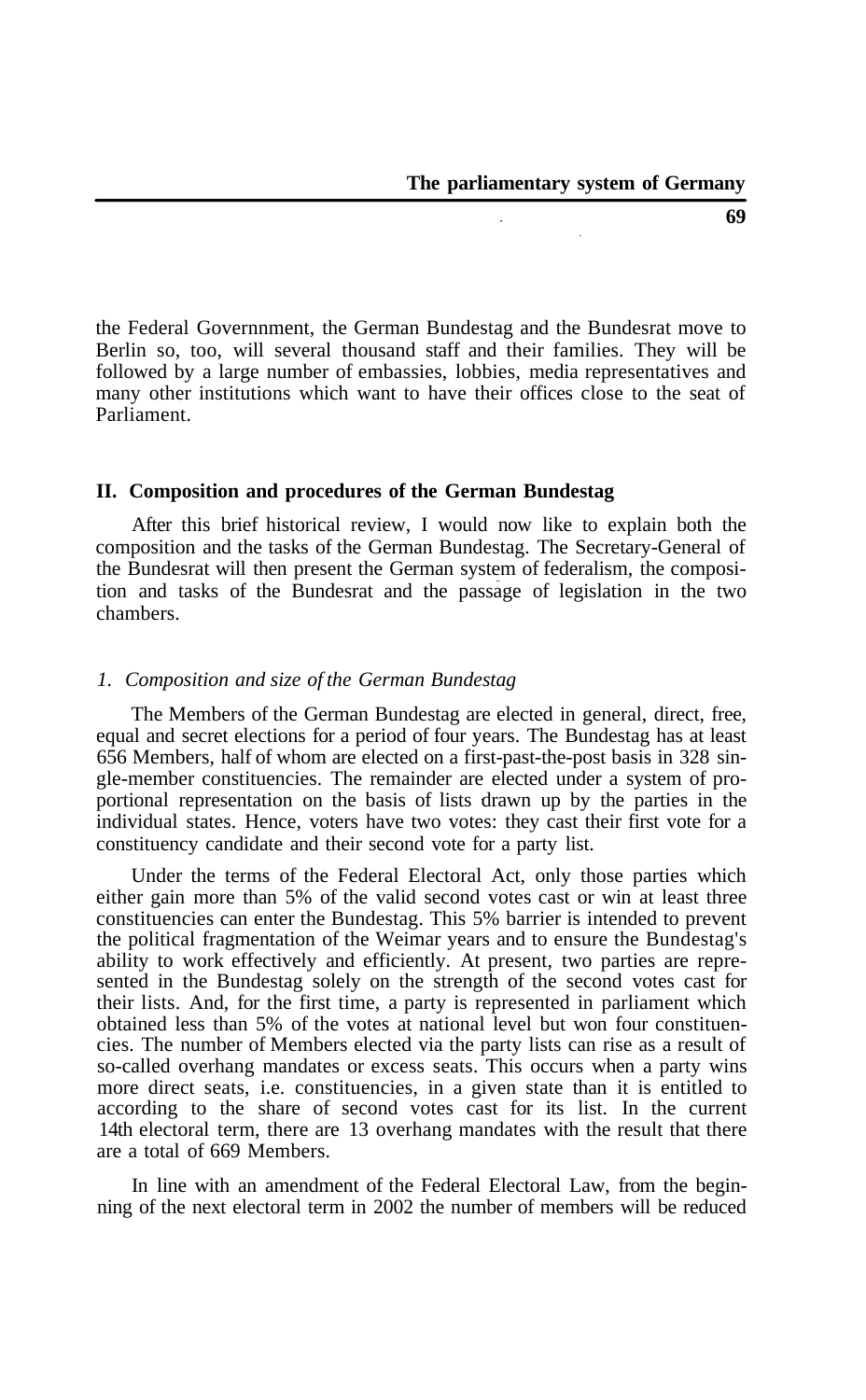to 598. This will lead to a reduction in the number of constituencies by 29 to 299 and a redrawing of constituency boundaries.

#### *2. Parliamentary groups and the status of individual Members*

At the beginning of each electoral term, Members join together in parliamentary groups. The Bundestag's Rules of Procedure stipulate that a parliamentary group must comprise at least 5% of all Members. Moreover, the members of a parliamentary group must belong to the same party or to parties which do not compete with one another in any of the federal states. Parliamentary groups play a key role in the work of parliament and in shaping the decisions it takes. As long ago as 1848, the Members of the National Assembly in Frankfurt, the first all-German parliament, joined together in so-called "clubs", which can be seen as the forerunners of today's parliamentary groups. In the Reichstag of 1871, Members' party membership already determined where they sat in the plenary chamber. The role and functions of parliamentary groups in Parliament were first laid down in the Rules of Procedure in 1922. The rules of procedure of the German Bundestag later fixed the minimum size of parliamentary groups at 5% of all Members, and stipulated that many parliamentary rights could be exercised only by this minimum number of Members acting together. Since 1949, the number of parliamentary groups in the Bundestag has essentially fluctuated between three and five. Only at the beginning of the first electoral term were there for a short time eight parliamentary groups. In its 14th electoral term, the Bundestag is divided into five parliamentary groups, the governing majority being composed of the parliamentary groups of the SPD and Alliance 90/The Greens. The opposition is made up of three parliamentary groups - the CDU/CSU, the FDP and the PDS. The influence of the parliamentary groups on the work of parliament cannot be overestimated. They not only steer the process of decision-making in line with their respective functions as the parliamentary majority or minority, they also shape the Bundestag's links with the Government, the parties, interests groups and the general public. Strengthening the rights of the parliamentary groups has tended to weaken the position of individual Members, whose status and mandate however are enshrined in the constitution. The rights enjoyed by individual Members include the right to speak in the plenary and in the permanent committees, the right to put questions to the government, the right in certain cases to table motions and introduce bills, the right to vote freely on matters before parliament, and the right to exercise their office independently.

#### *3. Election of the President and the Vice-Presidents*

During the constituent sitting held at the beginning of each electoral term, the Bundestag elects its President and his or her deputies, the Vice-Presidents,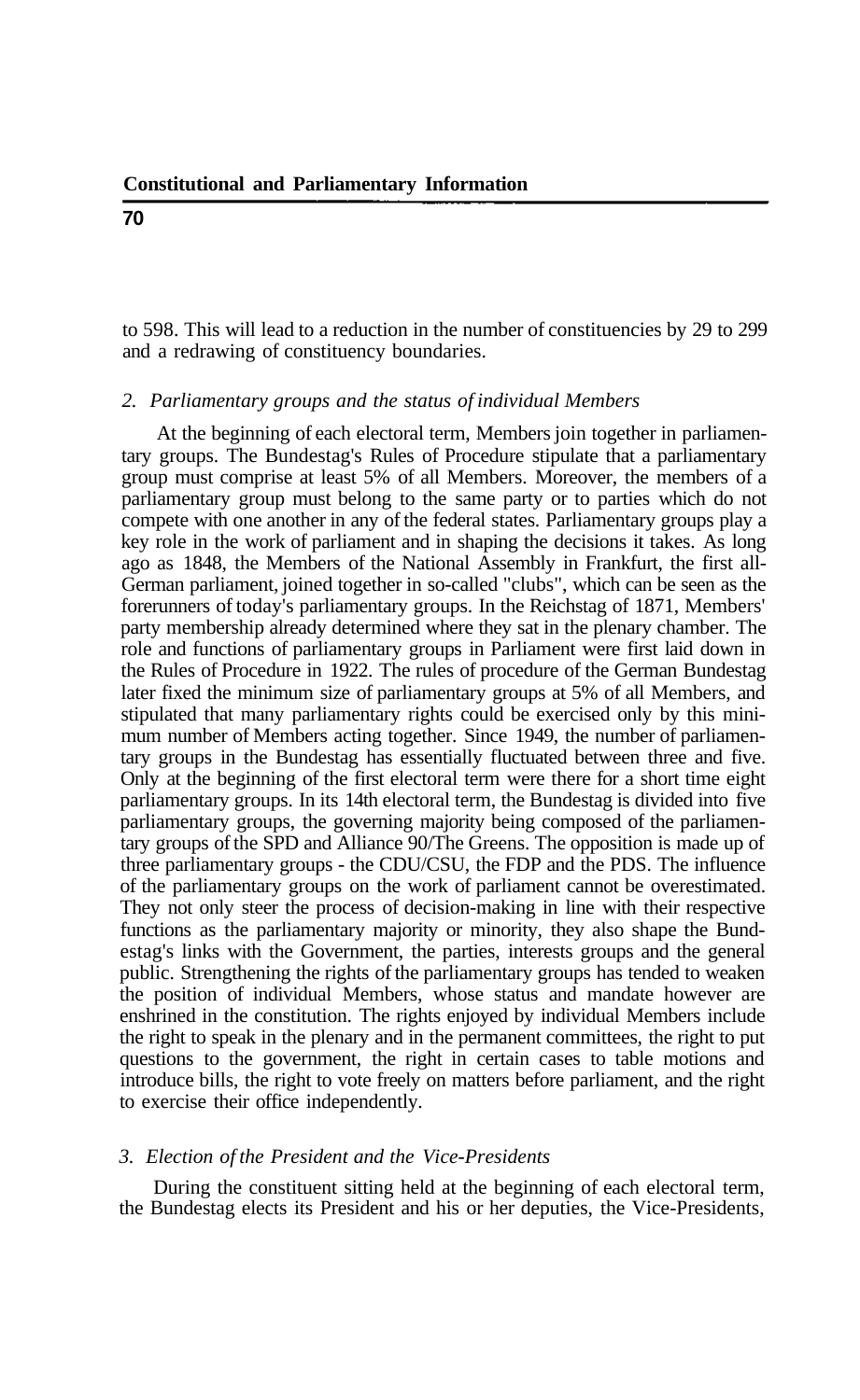one from each parliamentary group in line with parliamentary custom and, following a recent amendment, the Rules of Procedure. Traditionally, the right to nominate the President of the Bundestag lies with the largest parliamentary group. The President of the Bundestag represents parliament in the public domain, conducts its affairs and chairs the plenary sittings. The President and Vice-Presidents are elected for an entire electoral term and cannot be removed from office even by a decision of the Bundestag. With regard to the conduct of plenary sittings, the President and Vice-Presidents alternate in the Chair. The President in the Chair has the same powers with regard to the conduct of sittings and maintaining order as those vested in the President of the Bundestag. Together, the Presidents and Vice-Presidents form the Presidium. The Presidium discusses all matters relating to the management of Parliament and is also involved in the conclusion of important contracts, questions relating to senior administrative staff, and aspects of public relations. In conducting plenary sittings, the President in the Chair is assisted by Secretaries, who are Members of the Bundestag elected to this position on the basis of nominations put forward by the parliamentary groups. Their tasks include registering requests for leave to speak, documenting the course of each sitting and assisting the Chair in holding and establishing the outcome of votes.

#### *4. The Council of Elders* {

The most important body in steering the work of the Bundestag is the Council of Elders. It is composed of the President, as the Chairperson, the Vice-Presidents, of whom there are currently five, and 23 Members of the Bundestag appointed by the parliamentary groups in accordance with their relative strengths. The parliamentary secretaries of all the parliamentary groups are members of the Council of Elders, which convenes in every week of sittings. A Minister of State from the Federal Chancellery regularly attends the Council's meeting as a representative of the government. The Council of Elders takes decisions on internal parliamentary affairs, such as the preparation of the Bundestag's budget. It regularly sets up commissions to deal with specific aspects of its remit. These include the commission on the legal status of Members and the commission on matters relating to Members' staff. About one year in advance, the Council of Elders sets the Bundestag's schedule of work, i.e. the sequence of weeks of sittings and weeks without sittings. During weeks of sittings, Monday evening is usually reserved for meetings of the executive committees of the parliamentary groups and Tuesday for meetings of the parliamentary groups as a whole and of their working parties. On Wednesday, the committees meet in the morning, and at 1 p.m. the plenary convenes for a session of questions put to the Federal Government following the weekly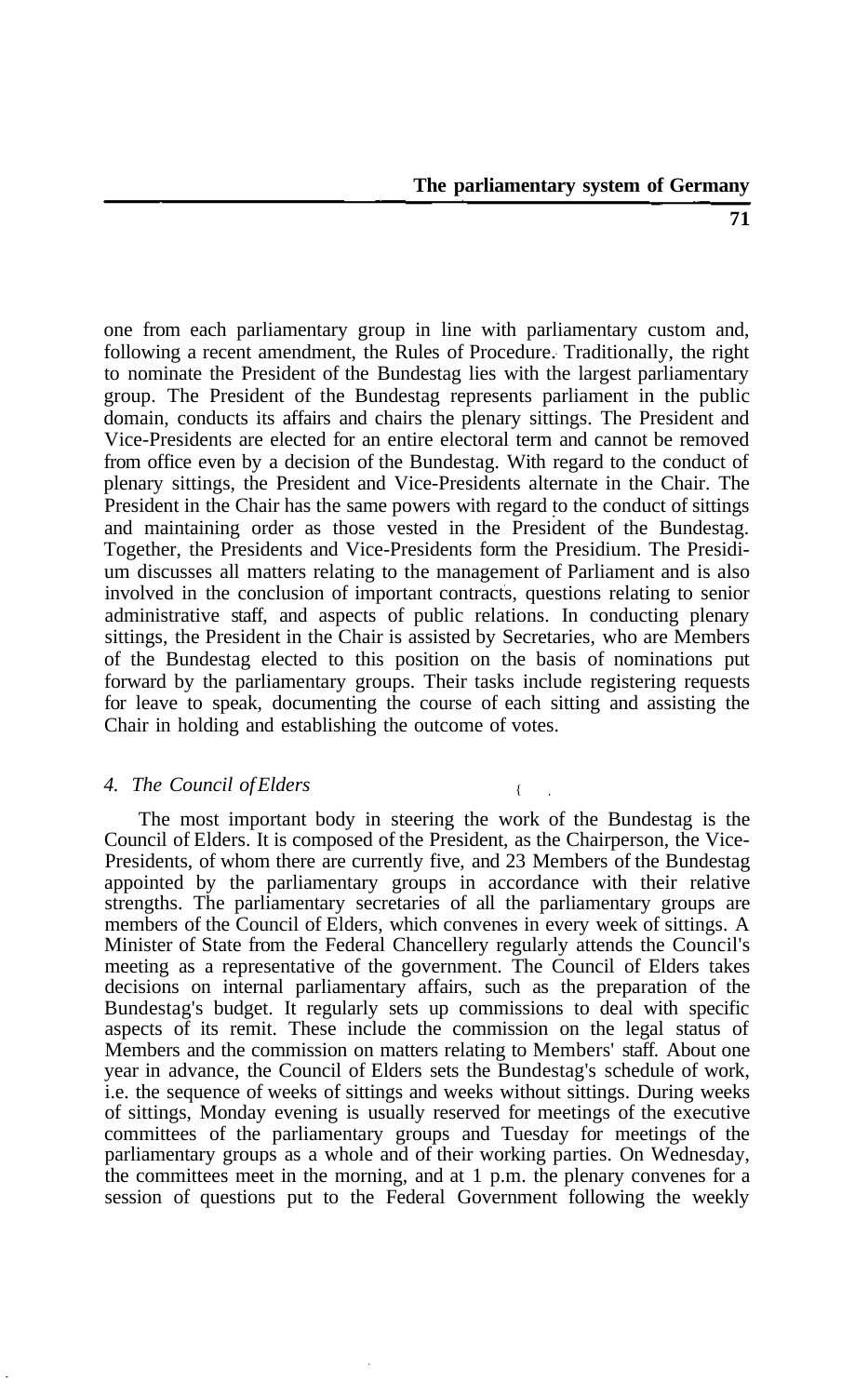cabinet meeting and then proceeds to general Question Time. Thursday and Friday are reserved for plenary sittings. When Parliament is not sitting, Members take care of their duties in the constituencies. However, the main task of the Council of Elders is to reach agreement among all the parliamentary groups on the agenda of plenary sittings, on the structure of plenary debates and on the referral of bills and other items to the committees, thereby reducing the number of procedural issues that have to be dealt with by the plenary. The cross-party agreements reached in the Council of Elders are submitted to the plenary for a decision. In the rare case that no preliminary agreement is reached in the Council of Elders, the plenary as a rule conducts a procedural debate and decides by majority vote.

#### 5. *The committees of the German Bundestag*

The Bundestag is a Parliament whose work is shaped in large measure by its influential permanent committees. At the beginning of each electoral term, the Bundestag takes a decision on the number of committees to be constituted, and on their composition. Generally speaking, the committee structure mirrors that of the Federal Government, with at least one committee being responsible for scrutinizing the activities of each government department. The Council of Elders reaches agreement on the distribution of committee chairs and deputy chairs among the parliamentary groups. Both the composition of the individual committees and the number of committee chairs allotted to the parliamentary groups are in direct relation to the latter's relative strengths in the plenary. Traditionally, however, the Budget Committee is chaired by a member of the opposition. Of the 23 committees constituted at the beginning of the current electoral term, 12 are chaired by the parliamentary groups of the governing majority and 11 by those making up the opposition. The members of each committee are appointed by the parliamentary groups and can be removed or replaced at any time by them. In addition to the permanent committees, which are set up for the entire duration of an electoral term, special committees may also be established to deal, for instance, with particularly complex bills. The permanent committees also have the possibility of setting up sub-committees.

Under the Rules of Procedure, the role of the committees is to prepare decisions by the plenary; they are not empowered to take final decisions on bills and other items. Rather, their task is to deliberate on items referred to them by the plenary and then to submit to the plenary a recommendation for a decision. The committees do not have a right to introduce legislation in the plenary. However, they are empowered to deal on their own initiative with all matters falling within their remit. Like the plenary, every committee has the right, following a decision by its members, to demand the presence of a member of the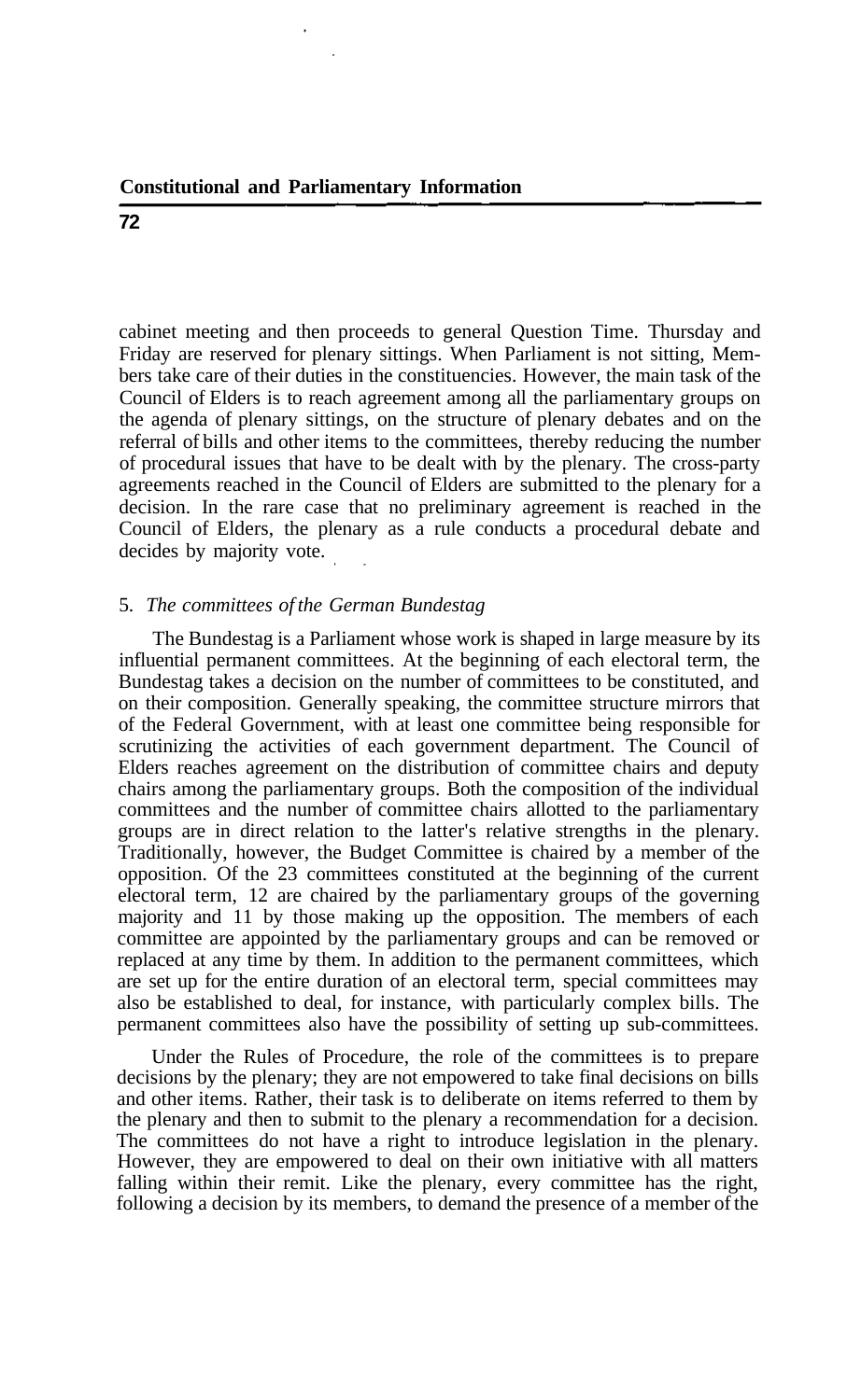Federal Government. This applies both to non-public committee meetings and to the public hearings which are held on virtually every major bill. These public hearings give the committees an opportunity to obtain information on the issue in question from outside Parliament. They also serve to inform the public on the range of views held in parliament on the issue under discussion and enable interest groups to state their opinion. Under a procedure introduced in 1995, committees may also hold their final deliberations on a bill in public.

#### *6. Selected permanent committees*

A number of permanent committees have a special position, for instance the Committee on the Scrutiny of Elections, Immunity and the Rules of Procedure. In addition to procedural matters, this committee deals with all questions relating to the immunity of Members, which is guaranteed under the constitution. With regard to a number of aspects of immunity, such as for instance the initiation of a judicial inquiry, the Bundestag takes a general decision on the waiver of immunity at the beginning of each electoral term. In cases not covered by this general declaration, the Committee submits a recommendation for a decision to the plenary. In practice, the lifting of immunity is only refused in the case of insults of a political nature.

The Petitions Committee is also accorded a special status by law. The Committee safeguards a basic right enshrined in the constitution, namely that every person is entitled to submit requests and complaints to the Bundestag. The Committee examines some 23,000 petitions each year and prepares corresponding recommendations for decisions by the plenary.

A committee has been set up to deal with European Union affairs and endowed with a number of special powers. In contrast to the other permanent committees, the EU Committee can in certain cases exercise the rights of the Bundestag in relation to the Federal Government, that is it is empowered to state an opinion to the Federal Government on an item of EU legislation if the plenary does not have sufficient time to deal with the matter itself.

Finally, the Budget Committee also deserves mention. It considers the annual federal budget, and has the right to scrutinize, and to be heard on, all bills which will have an impact on public revenue and expenditure.

In addition to the permanent committees, the Bundestag can also set up committees of inquiry to shed light on particular matters. The constitution guarantees that a quarter of the Members of the Bundestag, that is a parliamentary minority, may demand that such a committee be set up. A distinction must be drawn between the committees of inquiry and the so-called study commis-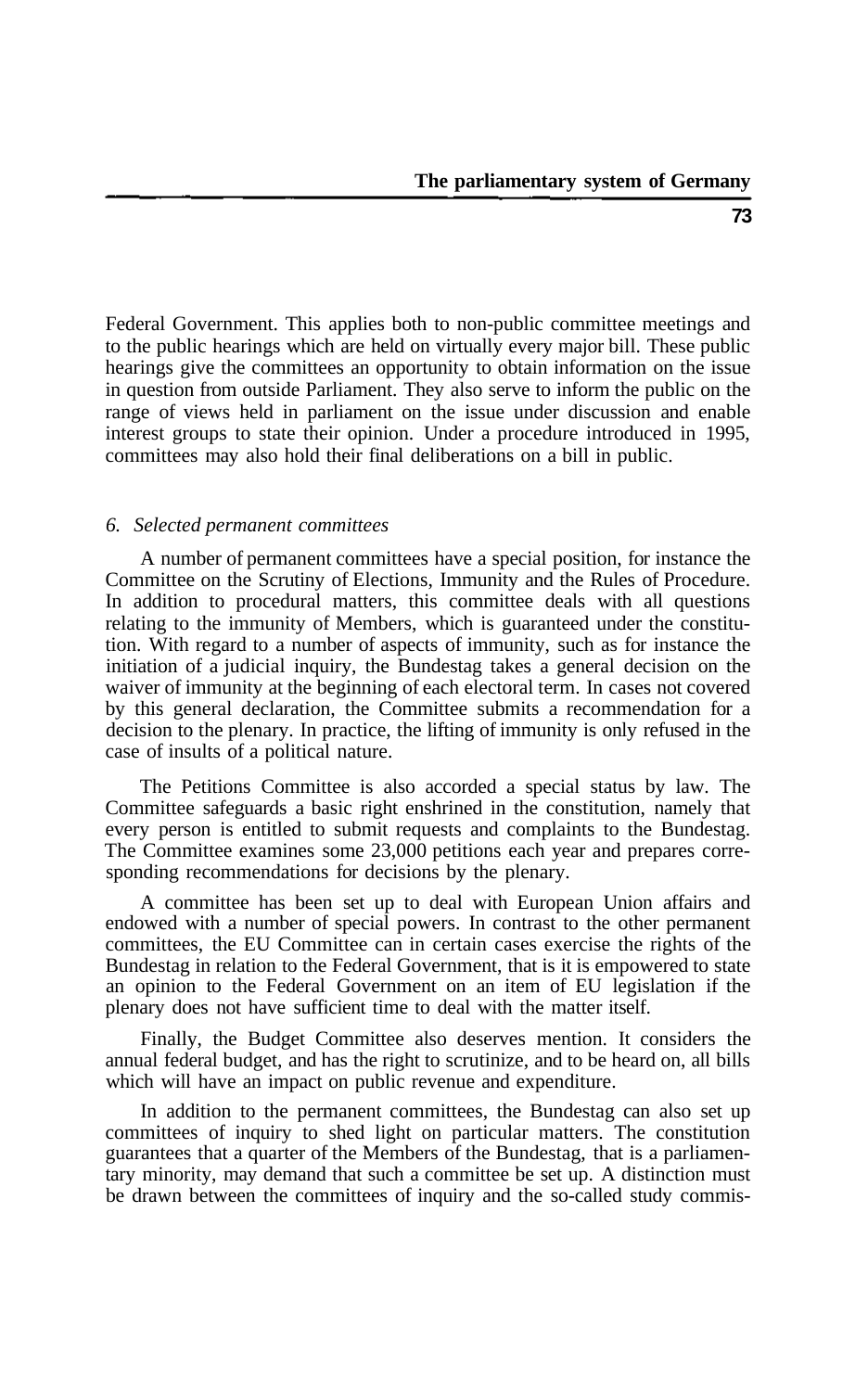sions which the Bundestag may establish to look into particularly complex and wide-ranging issues. In contrast to all the other committees, these study commissions comprise not only Members of the Bundestag but also external experts. Issues dealt with by such commissions have included, for instance, the future of the media in the economy and society and the impact of demographic change. The study commissions complete their work by submitting a report to the plenary in which they present a scientific analysis of the subject concerned as well as recommendations for legislative action.

#### 7. *Remuneration of Members of the German Bundestag*

Under the Constitution, Members are entitled to a level of remuneration which ensures their financial independence. On the basis of the Act on the Legal Status of Members of the Bundestag, they receive a monthly, taxable income of approximately DM 13,000 and a tax-free allowance of DM 6,500 to cover the costs of a constituency office and additional expenses for maintaining a residence in Berlin. They are provided with fully equipped offices at the seat of Parliament. This includes telecommications services, access to the Internet and other databases, and the provision of software. Other services, such as a car pool, are also available. The costs of employing staff are reimbursed up to a certain amount.

#### *8. The Administration of the German Bundestag*

Together with Members' personal staff and the staff of the parliamentary groups, the Administration of the German Bundestag provides Members and all the organs of Parliament with organizational, technical and specialized assistance in carrying out their duties. The Administration is headed by the President of the German Bundestag; responsibility for the day-to-day running of the Administration lies with the Secretary-General. The Bundestag Administration has a staff of some 2,500, 350 of whom are in the higher service. It is divided into three directorates-general: Central Services, Parliamentary Services and the Reference and Research Services. In addition to numerous organizational and technical tasks, the Central Services are responsible for preparing and executing the Bundestag's budget, dealing with the regulations governing Members' remuneration and taking care of administrative matters relating to Members' personal staff. The Parliamentary Services prepare and support the work of the plenary; for instance, they register all bills and other items of business, ensure that they are presented as Bundestag printed papers and draw up the minutes of plenary proceedings. They offer advisory assistance on procedural questions, on parliamentary law in general and on matters relating to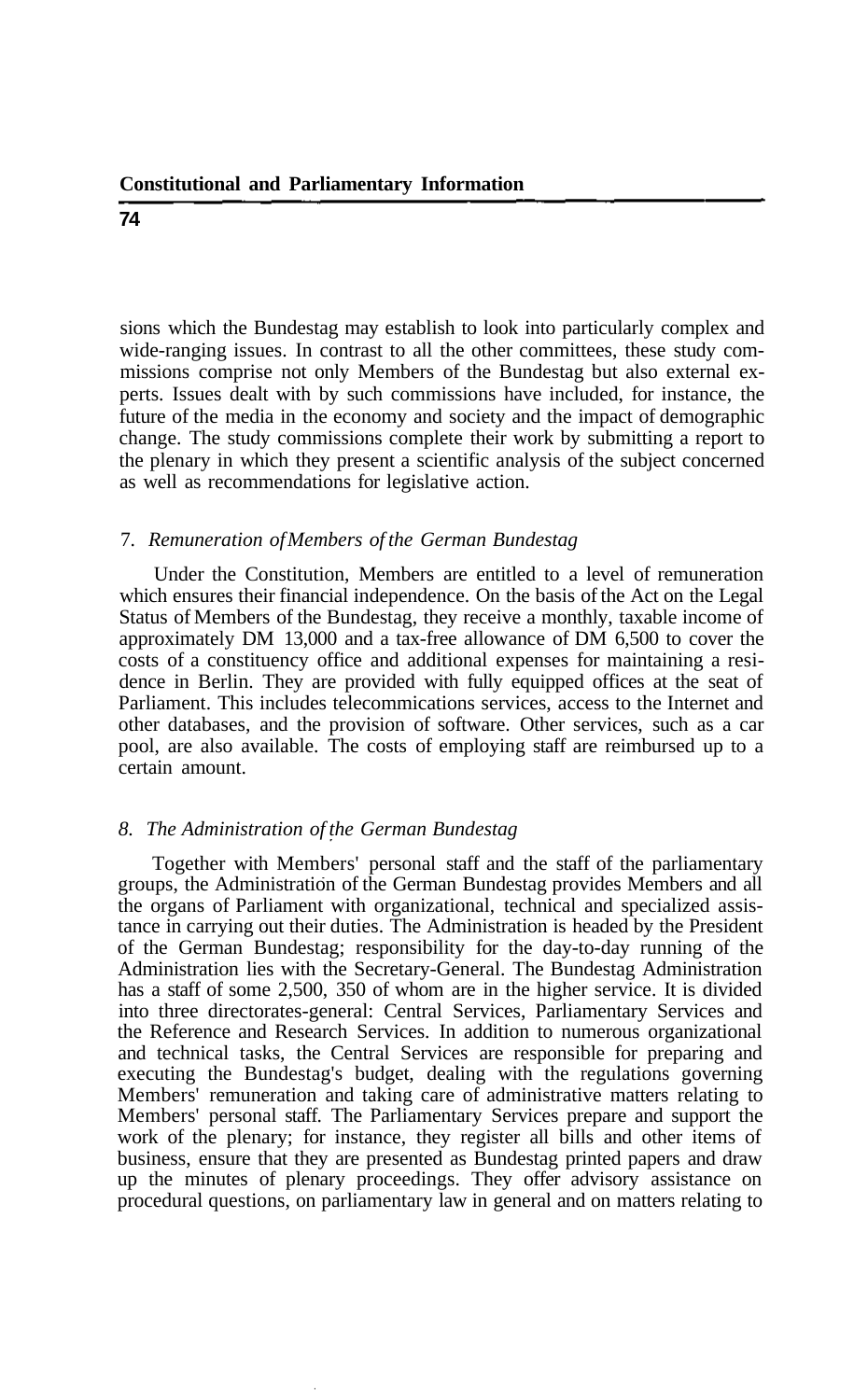the scrutiny of elections. This directorate-general is also responsible for public relations, for taking care of visitors to the Bundestag and for providing translating and interpreting services. Lastly, the Reference and Research Services are responsible for parliamentary documentation, the Bundestag library, the provision of specialist advice to Member in the form of internal papers, and the secretariats of the parliamentary committees.

#### **III. Tasks of the German Bundestag**

Among the Bundestag's most important tasks are elections, scrutiny of government, legislation and public information. I will only touch upon the Bundestag's role in legislation as the process will be explained to you in greater detail by the next speaker, the secretary-general of the Bundesrat.

#### *1. Elections*

The politically most significant election is that of the Federal Chancellor. The Federal Chancellor is elected upon the proposal of the Federal President. The election itself is by secret ballot without prior debate. Until now, all Federal Chancellors have achieved the required absolute majority in the first ballot. The Federal Ministers, on the other hand, are nominated by the Federal Chancellor and appointed, and dismissed, by the Federal President. In practice, the parliamentary groups which form the government majority agree on the composition of the cabinet well before the election of the Federal Chancellor. For this reason, the Chancellor can put forward the members of his cabinet immediately after being elected. Both the Chancellor and his ministers, most of whom are also Members of the Bundestag, are sworn in before Parliament. Traditionally, during the subsequent plenary sitting the Federal Chancellor delivers a statement setting out the newly elected government's programme for the coming years. Since the government depends on the confidence of the parliamentary majority, the links between the two are close. They face the parliamentary groups which make up the opposition.

The Bundestag is not only responsible for electing the Federal Chancellor. The constitution stipulates that the Bundestag and the Bundesrat are each to elect one half of the members of the Federal Constitutional Court, Germany's supreme court. For this purpose, both chambers elect twelve of their members to a socalled Committee of Delegates. To be elected to the Federal Constutional Court, a candidate must obtain a two-thirds majority of votes in the Committee.

The Bundestag also elects the members of a number of mixed bodies, that is bodies comprising Members of the Bundestag and members of the Bundesrat.

**75**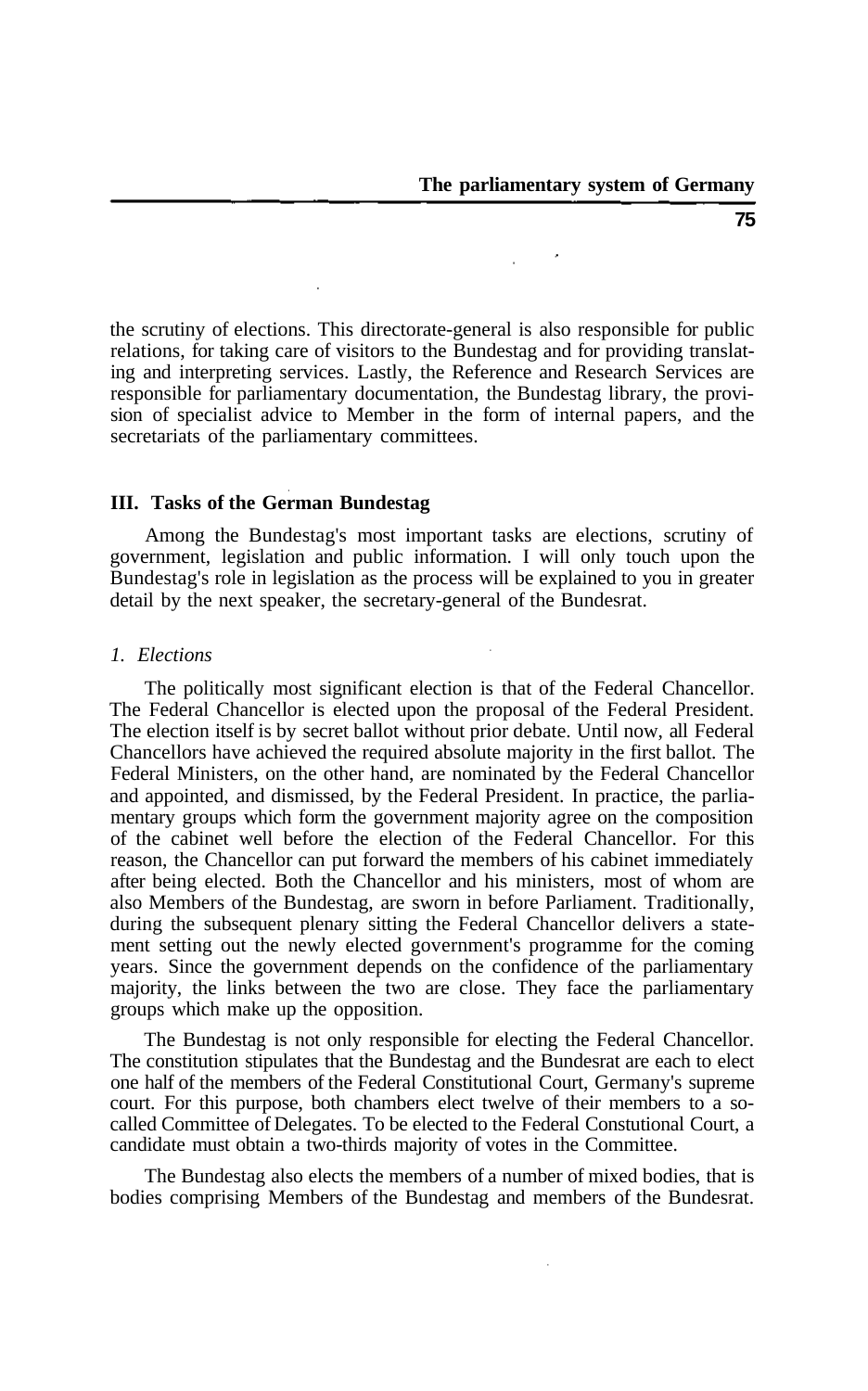For example, the Bundestag elects 32 of its members to the Joint Committee, a kind of emergency parliament envisaged under the Constitution should a state of defence be proclaimed. The remaining sixteen members are delegated by the federal states. The Bundestag and the Bundesrat each elect half of the members of the Mediation Committee and of the so-called Committee for the Election of Judges, which is convened to appoint the judges to Germany's highest federal courts.

#### *2. Parliamentary control of the Government*

Parliamentary control of the Government is another of the Bundestag's central functions. In this field, the parliamentary groups which make up the governing majority have, in addition to formal rights such as the right to put questions to the government and to demand the presence of a member of the government, a number of informal channels for exerting influence which are less visible to the public but often much more effective.

The most powerful formal right of parliament in exercising control over the Federal Government is the so-called constructive vote of no-confidence. Under this procedure, the Bundestag can remove the Federal Chancellor and his government from office by electing a new Chancellor.

However, in the day-to-day work of Parliament, the right to put questions to the government is of greater significance. In addition to questions submitted to the government for written or oral reply, this also encompasses minor and major interpellations. If the Members submitting the interpellation request, a plenary debate may be held on the issue concerned. The Bundestag also conducts debates on matters of topical interest if requested to do so by one of the parliamentary groups. During these debates, speaking time is limited to five minutes and speakers take the floor in a specific order. No substantive motions may be tabled.

Furthermore, the Bundestag also possesses classical powers of control, that is the right to set up committees of inquiry and the right to adopt and control the budget - the "power of the purse". The Bundestag has set up a special panel to exercise parliamentary control over the intelligence services and to monitor any restrictions on the privacy of posts and telecommunications.

#### *3. The Bundestag as a forum for public debate*

The Bundestag also sees itself as the "forum of the nation" where public discussion of political issues takes place. Plenary debates play a major role here and largely determine the public image of Parliament. For this reason, so-called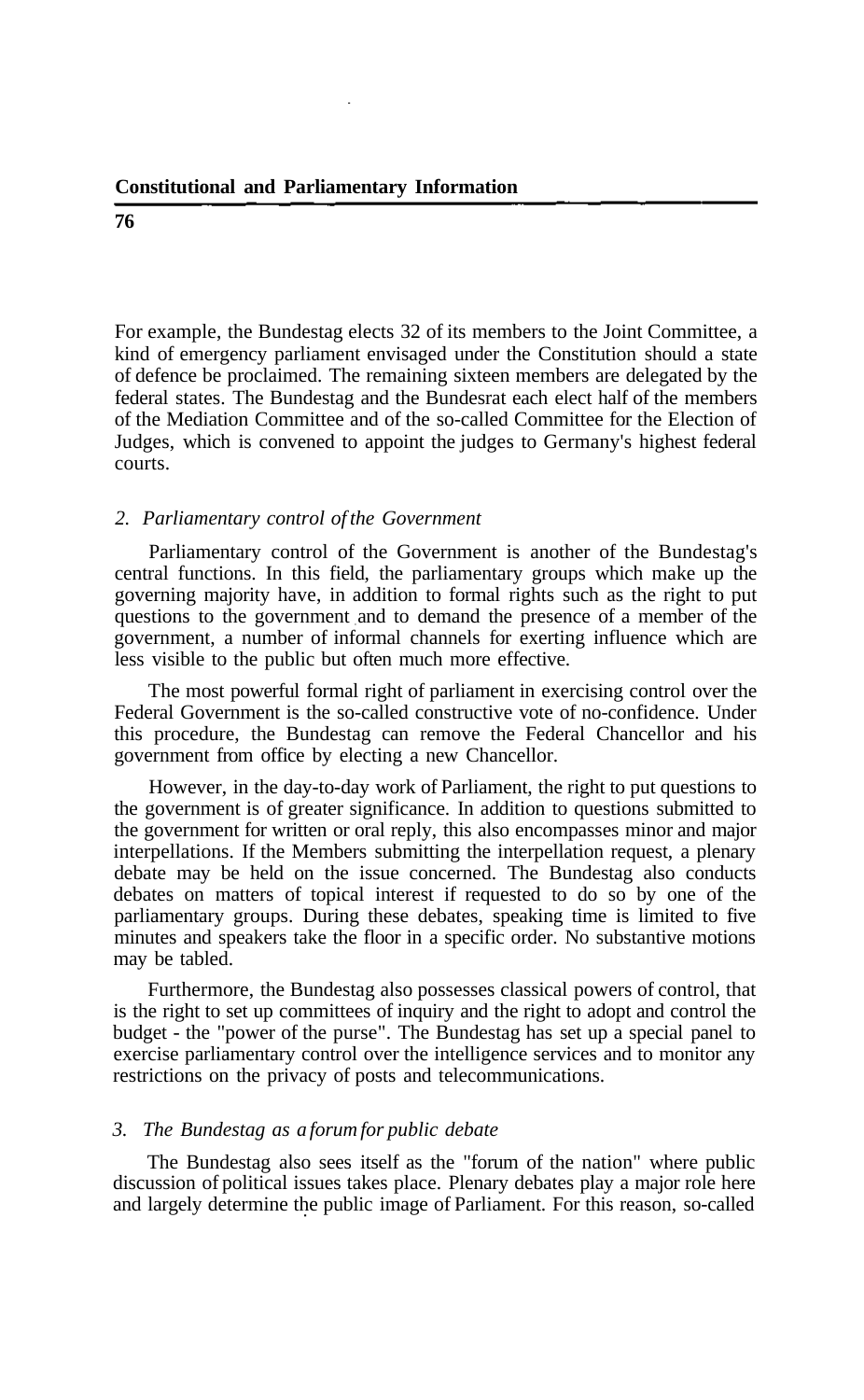core-time debates were introduced in 1995. They are held every Thursday and deal with important issues of topical interest. The subjects of these debates are agreed on between the majority and the opposition in the Council of Elders. Alongside the plenary debates, the public hearings held by the committees are also meeting with increasing media interest.

#### *4. Structure of debates and voting in the plenary*

A set structure of debates in the plenary has evolved over the years. As a rule, the time set aside for a plenary debate is fixed on the basis of the so-called "Bonn hour", a time unit according to which speaking time is divided among the parliamentary groups in line with their relative strengths. Also included are members of the Federal Government and the Bundesrat who in accordance with the constitution have an unrestricted right to speak at any time in the Bundestag and its committees. Formal policy statements by the government, however, are delivered before the debate and are not deducted from the speaking time allotted to the parliamentary groups which make up the governing majority in Parliament. In calling upon speakers, the President in the Chair ensures that speakers from the governing majority and the opposition are given the floor alternately and in line with the relative strengths of their parliamentary groups. Outside this set sequence of speakers, Members have the possibility of addressing questions to speakers and, following a speech, to state an opinion in the form of a brief intervention. Members may also make personal statements on the debate and on their reasons for voting in a particular way. Votes are generally held after the debates. Normally, the Bundestag votes by show of hands. In the case of final votes on legislation, Members vote by sitting or standing. If requested by a parliamentary group, votes are held using voting cards bearing Members' names which Members place in ballot boxes located in the plenary chamber. In specific cases a special voting procedure is applied under which Members leave the chamber and re-enter through one of the three doors marked "Yes", "No", "Abstention". They are counted by the Secretaries as they pass through the doors. The Bundestag does not have an electronic voting system.

#### **IV. Legislation**

One of the Bundestag's main functions is of course to pass federal legislation. Much of its work in the plenary and in committee is therefore concerned with the considering and passing bills. The passage of legislation and the involvement of the Bunesrat will now be explained in greater detail by the Secretary-General of the Bundesrat."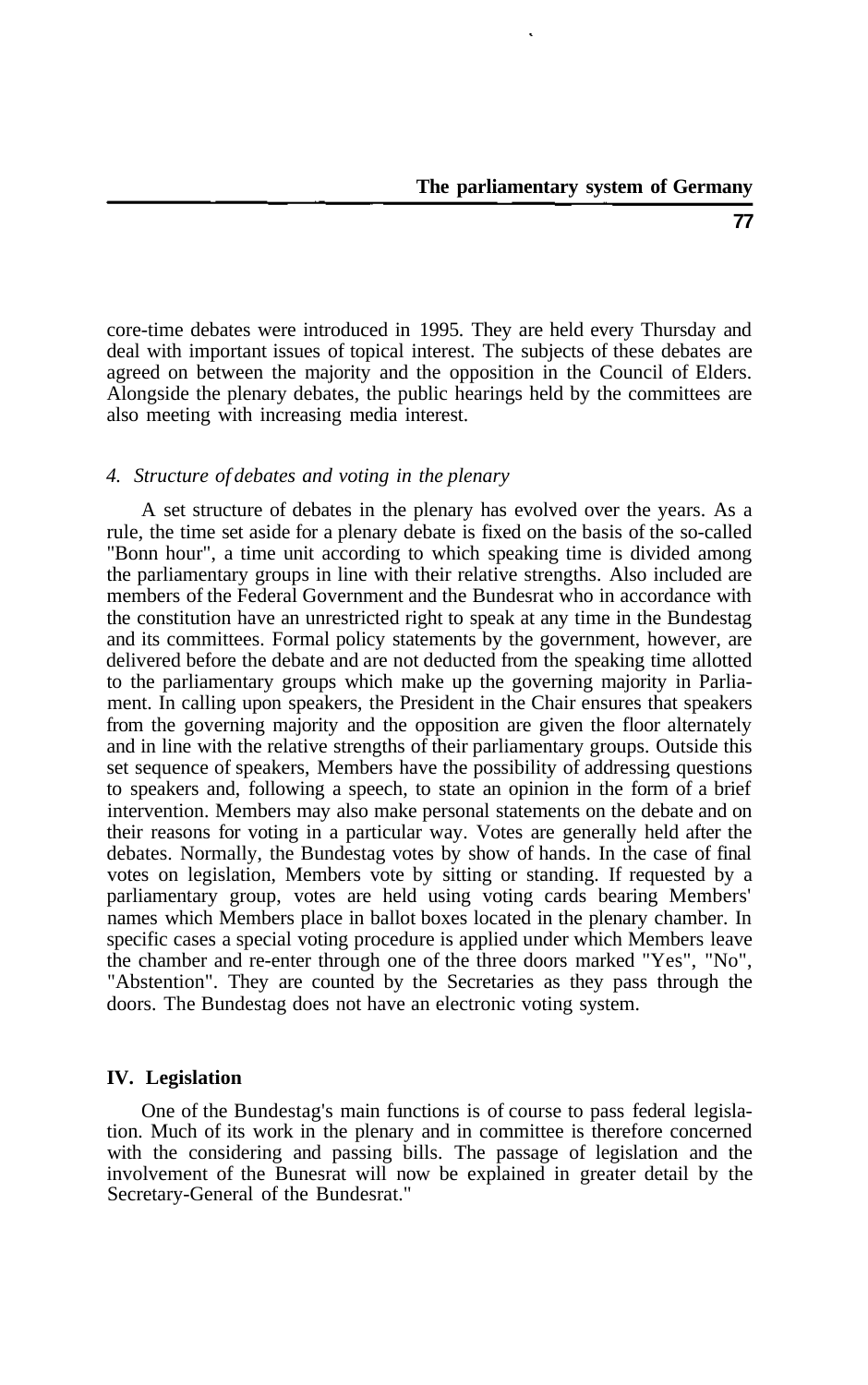#### **Mr Georg Berndt OSCHATZ, Director of the Bundesrat, made the following presentation:**

#### **"1. Composition and functions of the Bundesrat**

In accordance with the Basic Law of the Federal Republic of Germany, "the Länder shall participate through the Bundesrat in the legislative process and administration of the Federation and in matters concerning the European Union." The federal structure of Germany is expressed even in the name of the country, "the Federal Republic of Germany". The Federal Republic of Germany consists of 16 federal states, or Länder. These states are not provinces or regions, but regard themselves as states with their own state authority. They have their own constitutions which must correspond to the principles of republican, democratic and social statehood under the rule of law within the meaning of the Basic Law. In other respects the states are broadly free to shape the substance of their own respective constitutions. Unlike the senate system of federal states such as that of the USA or Switzerland, the Bundesrat is not made up of elected representatives. Instead, the members of the Bundesrat are appointed by the state governments. In practice, all government members at state level belong to the Bundesrat, whether as members or as deputy members, a distinction which makes no significant difference in practice. In the event of their leaving the government of their federal state, their membership of the Bundesrat automatically lapses. By this means the Bundesrat, from the perspective of constitutional law, is a "permanent body"; it is continually renewed following each election or new formation of a government at state level, and is not restricted to fixed periods of office.

Votes in the Bundesrat are not allocated to individual members, but to the federal states. When the constitution was drawn up, a compromise was reached on the number of votes that each state has in the Bundesrat. The chosen solution is a blend of the senate principle and the traditional Bundesrat principle used in the past. The senate principle would have entailed the federal states all having the same number of votes (USA), while the traditional Bundesrat solution called for votes to be very closely matched to the size of the respective populations. This led to there being significant differences in the number of votes. By contrast, the modified Bundesrat solution finally adopted also focuses on the size of the population, but the number of votes that a state has only varies between three for states with less than 2 million residents and six for states with 7 million and more residents. This distribution of votes heavily favours the small states. The largest state, North Rhine-Westphalia, with 17 million residents, is about 24 times the size of Bremen, but has only 6 votes in the Bundesrat vis-a-vis the 3 votes controlled by Bremen.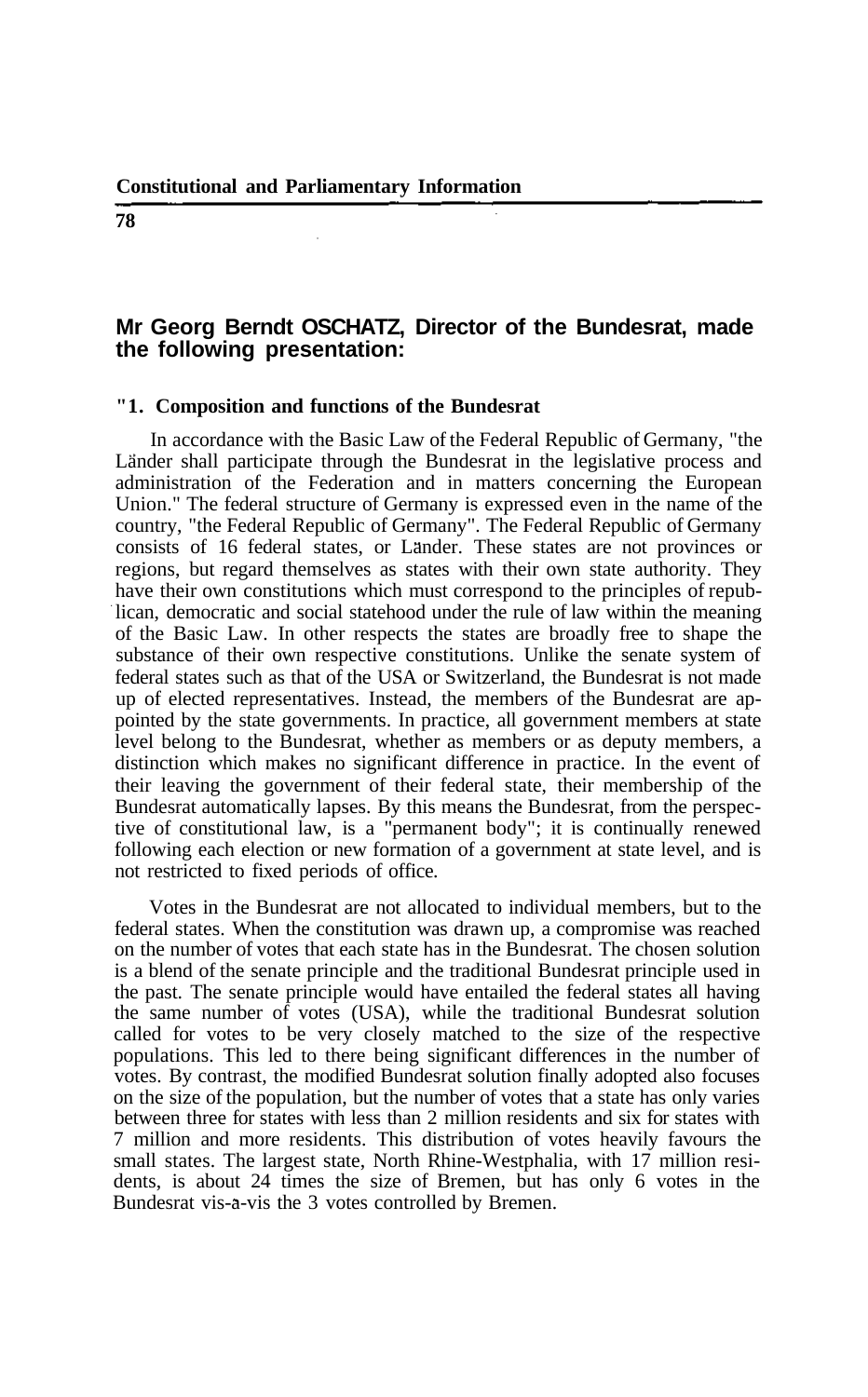Had the German Democratic Republic joined the Federal Republic of Germany as a single entity, it would have had 6 votes in the Bundesrat; however, because it had always been divided up into 5 states, the territory of the former GDR today accounts for 19 of the total of 69 votes in the Bundesrat. The purpose of this arrangement is to prevent a small number of populous states gaining a dominant majority. This was always a very real danger in the Bundesrat of the German Empire.

The votes of each state must be cast en bloc. Each state government must reach agreement on the issue at hand before voting takes place. In voting, the members of the Bundesrat are consequently bound by the decisions taken by their state governments. They do not have the position of independent members of parliament. For this reason it is also enough for each state to be represented in the plenary assembly by one voting member.

In the Bundesrat the interests of the federal state always come before party interests; voting can produce results which differ from those which the relative strengths of the political parties might suggest. This is a sign of active federalism. The Federal Government cannot always rely on state governments to toe the same line, not even those formed by the same party. Each state also defends its particular regional interests in the Bundesrat, and may attempt to enter into alliances with other states which are striving for the same objective, irrespective of which party forms the government in that particular state. This leads to shifting majorities. Compromises then need to be reached whenever the parties which make up the Federal Government do not have a majority in the Bundesrat. This was the situation during the last years of the Kohl government, which was not able or willing to push through many of its proposals due to resistance in the Bundesrat. Heated and lengthy discussions followed, focusing on whether or not the Bundesrat had acquired too much power. This led to a debate on the future structure of the federal system itself, which is probably the central constitutional issue in Germany at the present time. A further problem inherent in the structure of the Bundesrat results from the fact that there are numerous coalition governments at state level. Some of these are made up of the parties which form the government and opposition at federal level. In the event of there being differences of opinion within these governments with respect to how the state should vote in the Bundesrat, which of course is no rare occurrence, then the coalition agreements frequently require the state to abstain. This can cripple the Bundesrat itself, since an absolute majority, i.e. 35 votes, is always required for it to take a decision. Abstentions can thus have the same effect as actual no-votes.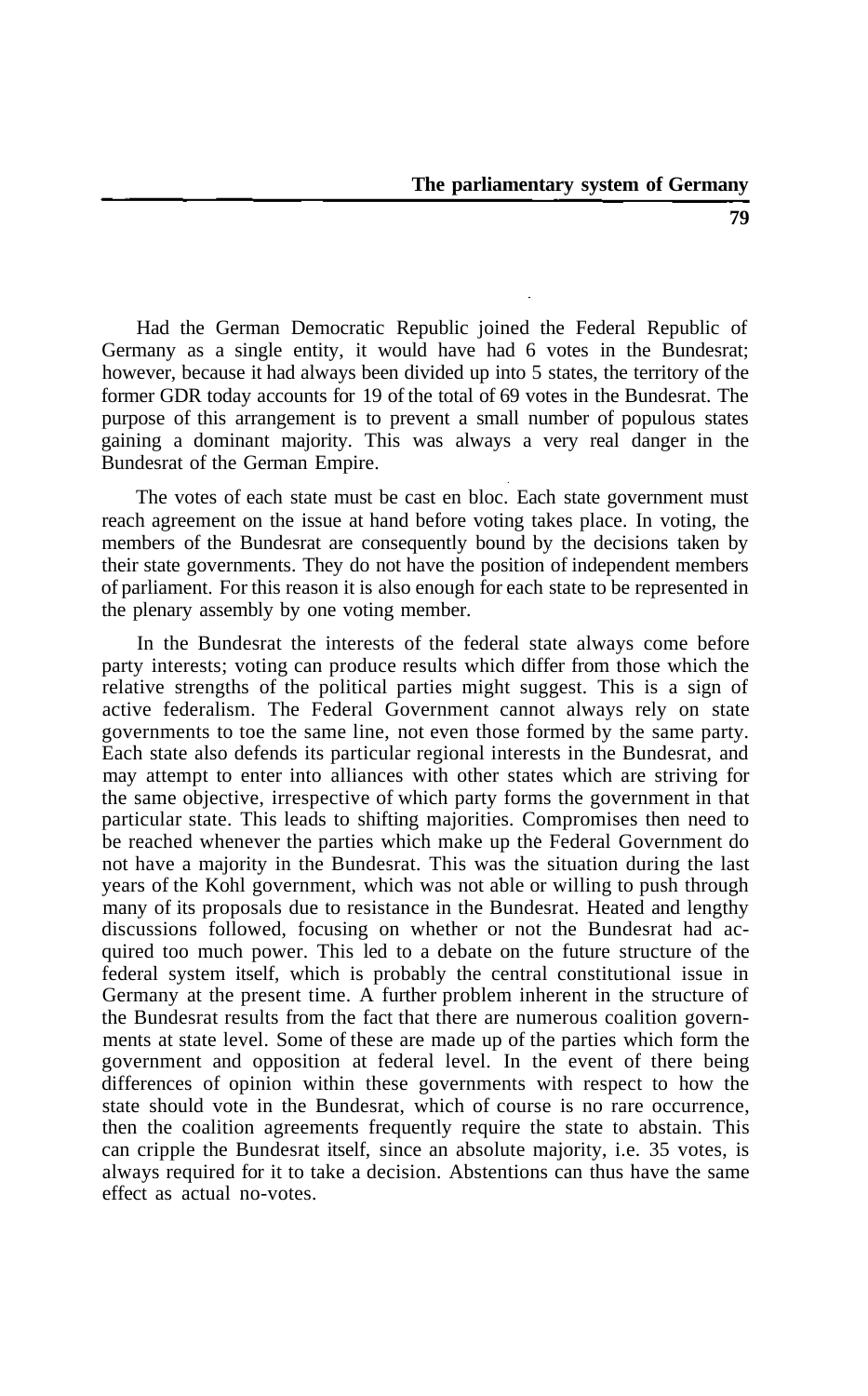#### **2. Organs and institutions of the Bundesrat**

#### *a) President and Presidium*

Every year the Bundesrat elects the Minister-President of a different state to the office of Bundesrat President, following a fixed rotation. The President of the Bundesrat assumes the powers of the Federal President should the latter be unable to exercise these himself. As a result of this arrangement, the Bundesrat likes to consider its President the second-most senior representative of the state - and thus finds itself in a position of noble rivalry with the Bundestag. In addition to the President, the Presidium of the Bundesrat comprises three vicepresidents. In practical terms, the Presidium does not play a major role; one reason is because its membership, due to the agreed rotation, is too random for all the states to feel themselves adequately represented.

#### *b) Permanent Committee*

For this reason the Presidium has the so-called Permanent Committee, made up of 16 authorised representatives of the states at federal level. Comparable to the council of elders of other parliaments, this body advises the President and the Presidium. Above all, it has important notifying and co-ordinating functions. It is the most important point of contact for the Secretary-General. Regularly, on Wednesdays following cabinet meetings, the Permanent Committee is informed by a representative of the Federal Government of the decisions taken by the Federal Government.

#### *c) Plenary sittings*

The plenary is composed of the members and deputy members of the Bundesrat who meet regularly on Fridays at 9.30 a.m., usually at intervals of three weeks, in the plenary chamber of the Bundesrat. In the plenary chamber, members are seated in 16 groups, arranged by state in alphabetical order. There is no party-political seating order. The agenda generally covers between 50 and 80 items, with the meeting focusing on two or three, which are debated at length. With respect to the remaining items, speakers may issue statements explaining and justifying the decisions taken by their governments. Often, these decisions are entered in the minutes without any oral declaration. In order to keep the number of individual votes down to reasonable levels, votes are cast wherever possible on several items at a time. Often, the President is able to declare the sessions closed after only three or four hours.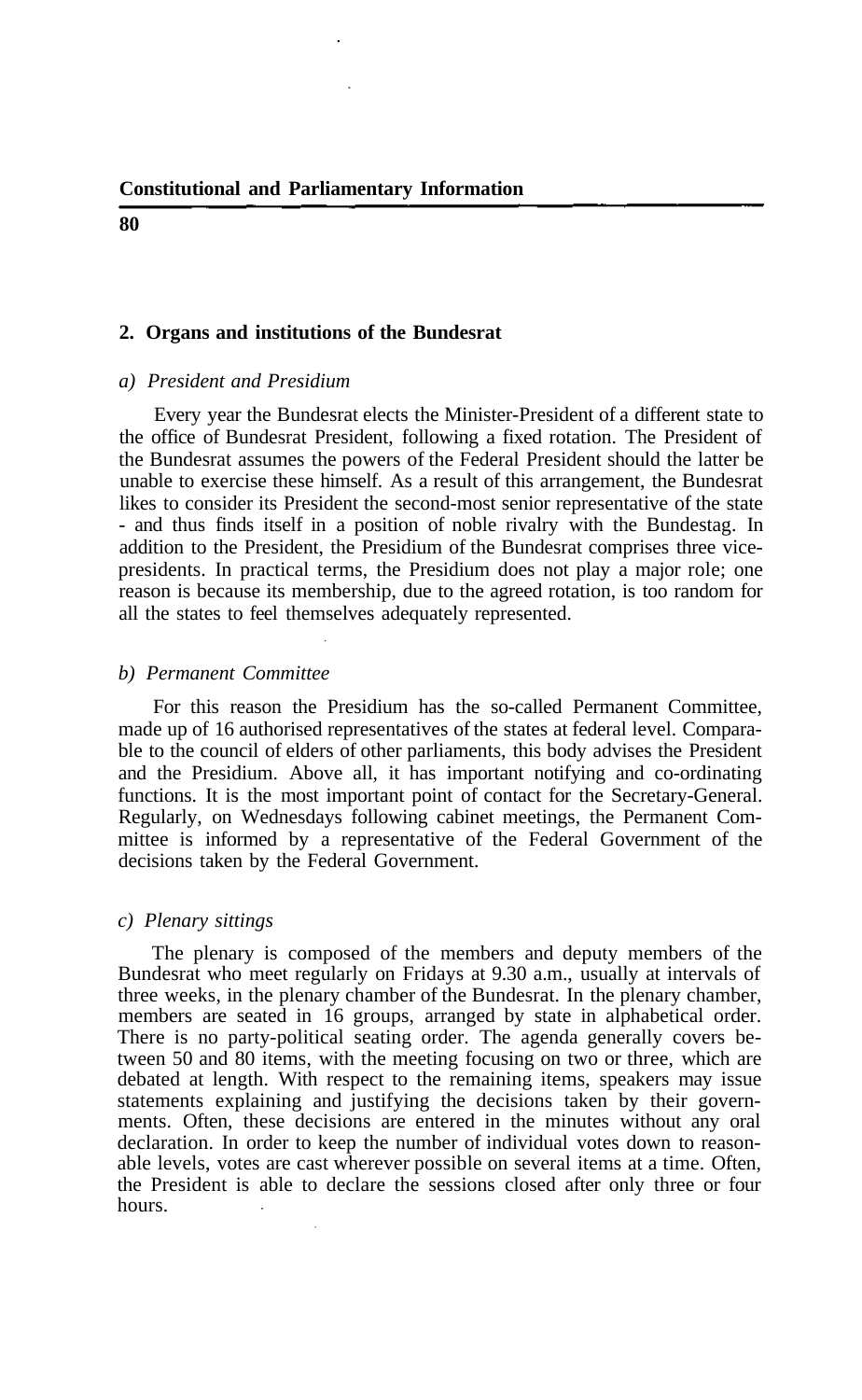#### *d) Committees*

As is the case with the majority of legislative bodies, the actual work of the Bunderat is not performed during plenary sittings, but in the committees. The Bundesrat currently has 16 permanent committees, in which each state is represented by one member. Each state has only one vote in the respective committees. In practice, the members of the Bundesrat frequently call upon specialist officials from the responsible ministries in their states to represent them. By this means, the specialist expertise of the federal ministries is augmented by the specialist expertise of the states. It is important to stress that this is one of the strengths of the Bundesrat procedure. As I will shortly explain, the states have considerable experience in the execution of laws and ordinances. The participation of specialist officials from the states in deliberations on federal legislation in the Bundesrat's committees contributes significantly to the political utility of federal law, and thus - mostly without involving highprofile political disputes - helps to ensure the quality of legislation.

#### *e) Mediation Committee*

The Mediation Committee operates as an interface in the legislative process between the Bundestag and the Bundesrat. It consists of 16 members from both the Bundesrat and the Bundestag. The seats filled by members of the Bundestag are distributed in accordance with the strengths of the individual parties. For the Bundesrat, each of the states sends one cabinet member to the Mediation Committee. The members of the Mediation Committee are not bound by instructions. I will provide further details of the responsibilities of the Mediation Committee when dealing with the legislative procedure.

#### *f) Secretariat*

The administration of the Bundesrat, the so-called secretariat, is headed by the Secretary-General of the Bundesrat, and employs a staff of about 170. Its primary task is to assist in the preparation and conduct of the plenary and committee meetings. This purpose is served in particular by the committee offices which help the chairmen of the committees to prepare and chair their meetings. The offices produce the written minutes of committee meetings, and compile committee decisions in the form of printed recommendations which are then forwarded to the Bundesrat plenary. In addition to the committee offices, the administration also encompasses ten working departments, e.g. a parliamentary service, press office and short-hand writers' service. The responsibilities of the Secretary-General include advising the President in the conduct of his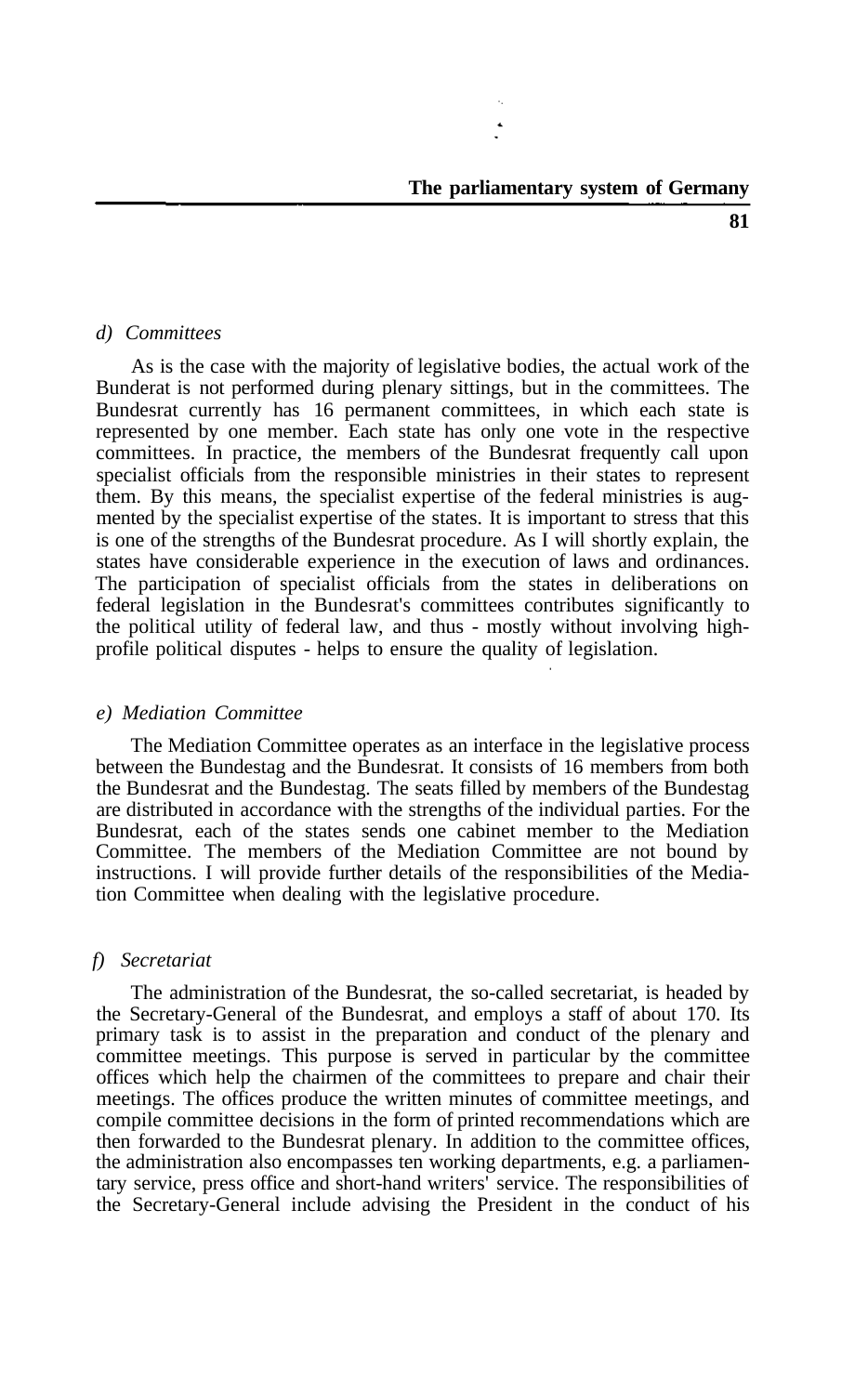official business. As the President of the Bundesrat is simultaneously the Minister-President of a state, the Secretary-General has numerous other responsibilities in addition to the administration of the "House": he deals with the presidential correspondence, keeps the President informed about the state of all issues concerning the Bundesrat, works together with the staff of the secretariat to prepare the plenary meetings, and maintains contacts with the other constitutional bodies.

#### **3. The federal system**

Federalism is one of Germany's inviolable constitutional principles. The federal system in Germany has a long constitutional tradition, interrupted only by the one-party state of the National Socialists between 1933 and 1945. The German system is a classic example of federal statehood. In short: federalism has proven its effectiveness in Germany; it makes it possible to deal much more fairly with regional particularities and problems than centralized governmental authority would allow.

As is the case for example in the USA or Switzerland, German federalism combines outward unity with inward diversity. The preservation of regional diversity is the traditional task of federalism. Today this function is acquiring greater importance in response to regional needs such as the protection of historical monuments, the conservation of urban architectural traditions and the promotion of regional cultures.

The main purpose of federalism is to safeguard freedom. The distribution of responsibilities between the Federation and the states is a key element in the separation of powers and the system of checks and balances. This also encompasses the participation of the states in political decision-making at the federal level, which they exercise through the Bundesrat.

Federalism also strengthens the democratic principle. It enables citizens to be politically involved in their immediate local or regional environment. Democracy is more vigorous when citizens take part in the political process through elections and referenda in the familiar context of their federal states.

The federal system offers further advantages, e.g. the opportunity to conduct experiments on a regional or local scale, and for the states to compete with one another. In practice, this means that an individual state - in the education field, for example - can test new ideas and provide useful models for nationwide reforms.

Furthermore, federalism makes it easier to cope with regional differences in the political majorities. Parties in opposition at the federal level can hold majorities, and thus assume governmental responsibility, in the states. As I have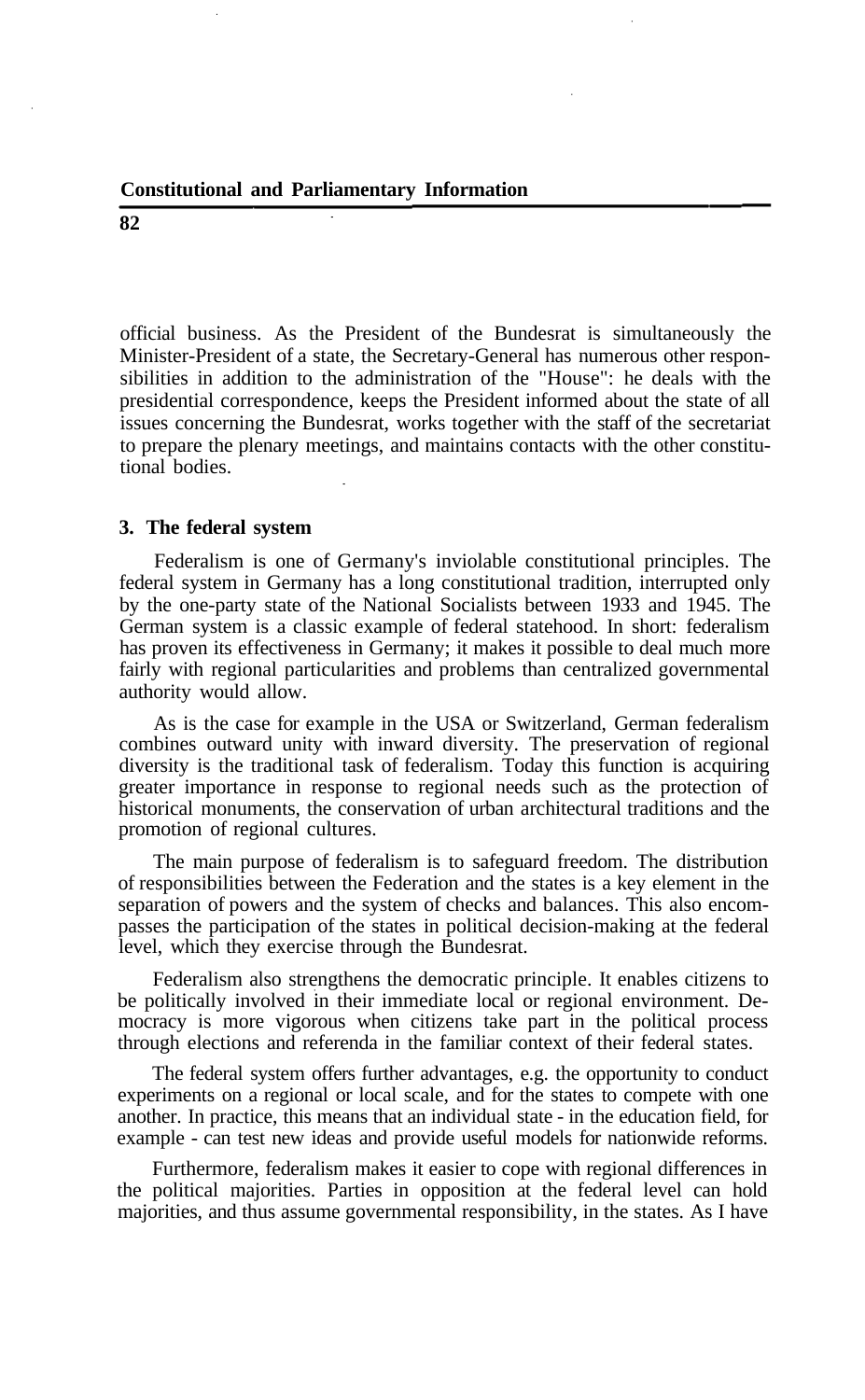already indicated, this can pose significant problems. However, it is also certainly true that the fact that each of the major parties is in government somewhere has helped to prevent the formation of a genuinely fundamental opposition at federal level. This may be one of the reasons for Germany's relatively stable political and social climate.

The Basic Law defines the legislative responsibilities of the Federation according to whether the rules in question have to be applied uniformly to all states, or whether it is desirable for the states to have scope for independent policy-making. This is reflected in the way the responsibilities of the Federation are divided into exclusive, concurrent and framework legislation. Legislation for which the Federation has exclusive responsibility includes, e.g. foreign affairs, defence, currency, financial and monetary policy, air traffic and certain aspects of tax law.

In the case of concurrent legislation, the states have the right to legislate only to the extent that the Federation does not do so. In turn, the Federation may only legislate to the extent that there is a particular need for uniform federal regulation. Concurrent legislation applies inter alia to civil and criminal law, commercial and atomic law, employment and property law, and law relating to aliens, residential property, shipping, road traffic, refuse disposal, air cleanliness and noise abatement as well as the remaining aspects of tax law. Constitutional reality has shown that these topics need uniform regulation. For this reason, the states now have practically no competences in these areas.

With regard to framework legislation, certain legislative areas remain the responsibility of the states. These include, for example, the tertiary education system, nature and landscape conservation, spatial planning and water management. Today, the Federation and the states are responsible for the joint planning, regulation and financing of a range of other supra-regional and long-term tasks not originally set out in the Basic Law. These were incorporated into the Basic Law in 1969 as "joint responsibilities", and relate to the building and extension of colleges and universities and the improvement of regional economic structures, agricultural structures and coastline protection.

Generally speaking, in the field of legislation the states are responsible for the areas either not covered by the Federation or not assigned to the Federation by the Basic Law. As a result, the states today bear responsibility for most of the education system and cultural policy as an expression of their "cultural sovereignty". They are also responsible for municipal law and the police.

All in all, the division of legislative authority is such that only a few areas remain outside the responsibility of the Federation. The erosion of the legislative authority of the states remains one of the problems of our federal system.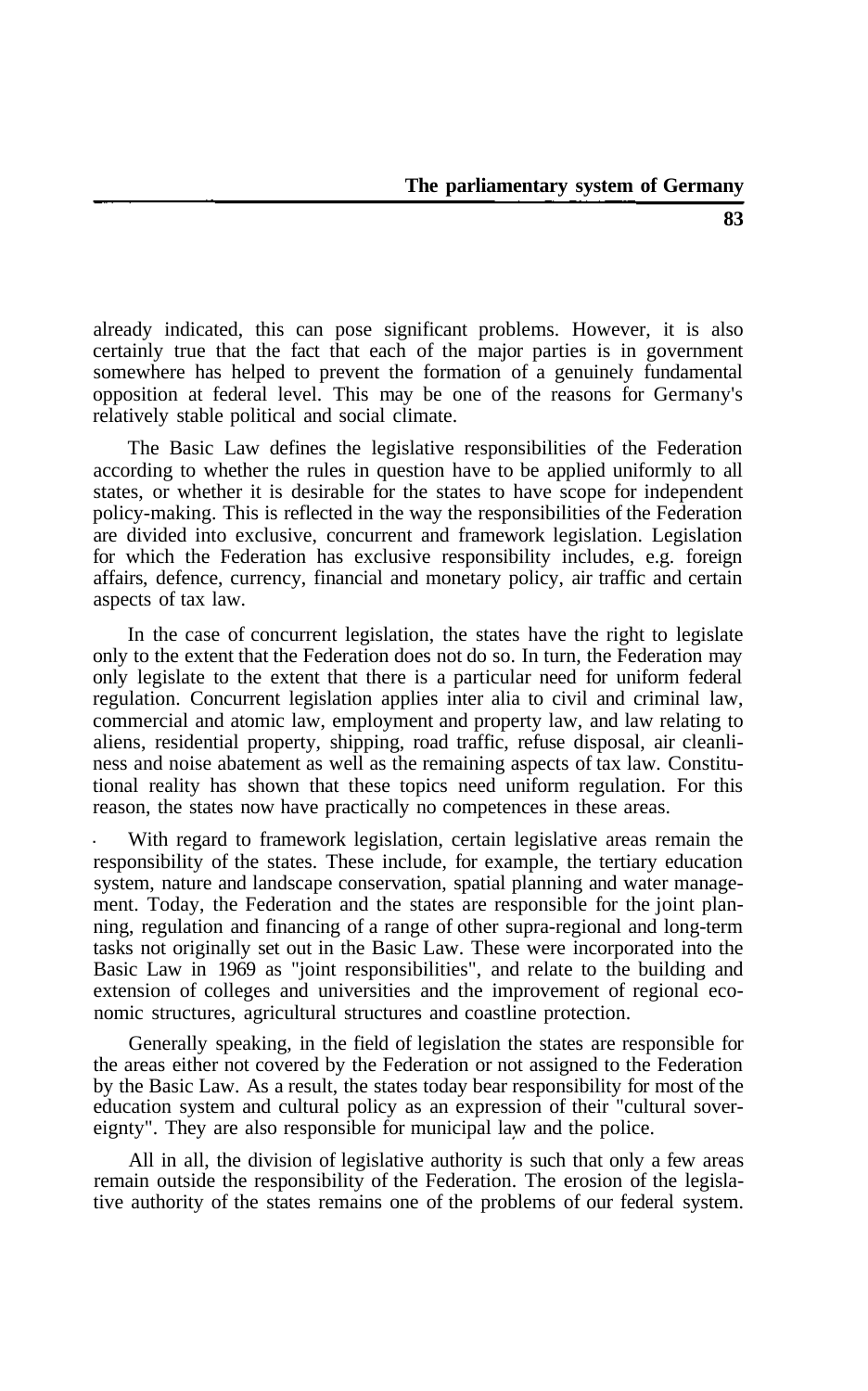Direct federal administration, on the other hand, is essentially limited to the foreign service, employment, customs, the federal border guard and the army. The majority of administrative tasks are performed by the states themselves. The judicial authority of the Federation is essentially restricted to the Federal Constitutional Court and the highest courts of law. These courts ensure the uniform application of the law. The other courts are regional courts.

This means that the real strength of the states lies in administration and in their participation in the legislative process of the Federation through the Bundesrat. The states are responsible for their own administrative affairs. At the same time, their government departments are also responsible for implementing the majority of federal laws and regulations. The state administrations have a threefold task: they perform the tasks for which the states alone are responsible (e.g. schools, policing, state planning); they implement federal law on their own responsibility and as their own affair (e.g. planning law, industrial law, environmental protection law); and finally they implement federal law on behalf of the Federation (e.g. the construction of federal highways, the promotion of vocational training).

The constitutional development of the Federal Republic of Germany has thus led to the formation of a predominantly centralised state in the field of legislation and a predominantly federal state in the field of administration.

#### **4. Participation in the affairs of the European Union**

The right of the Bundesrat to participate in the affairs of the European Union has been continually expanded since 1957. This now goes far beyond the usual degree of participation. The Bundesrat's rights of participation, meanwhile enshrined in the Basic Law itself, broadly correspond to the division of competence in relation to domestic legislation. If European legislation affects areas which fall under the Federation's domestic jurisdiction, the Federal Government must take the comments of the Bundesrat into account. If such legislation primarily affects the legislative jurisdiction of the states, then the Federal Government must align its position to that of the Bundesrat. In other words: in such cases the Bundesrat essentially has the final say in determining the German position within the European Council of Ministers. In cases in which the issues to be decided fall within the exclusive competence of the states, the Bundesrat may entrust the conduct of the direct negotiations to a state minister who then heads the German delegation within the European Council of Ministers.

#### **5. Legislative procedures**

Bills can be submitted to the Bundestag by the Federal Government, by a group of Members of the Bundestag (at least 5 *%* of Members) or by the Bundesrat. This is known as the right of initiative.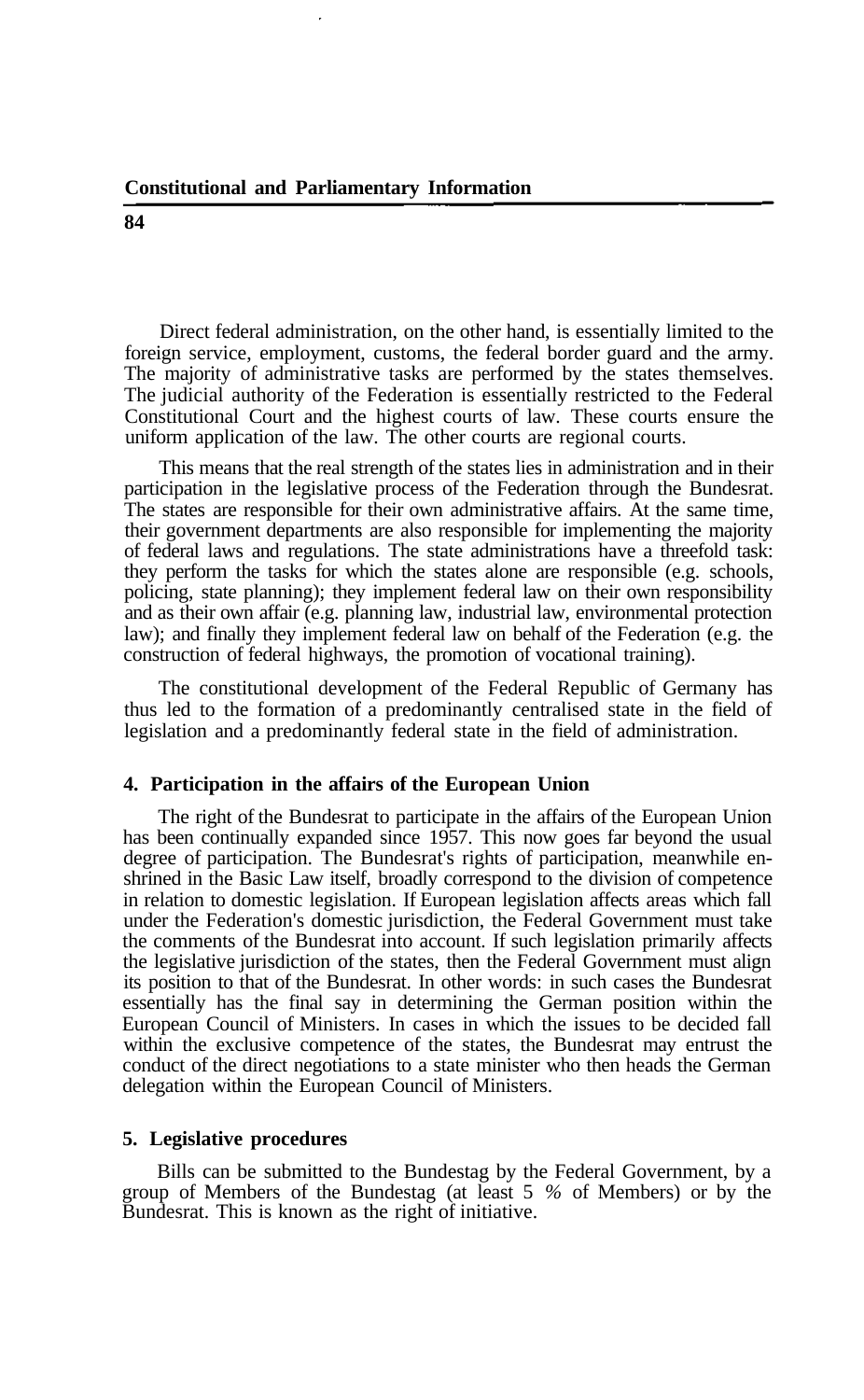Bundesrat bills are conveyed to the Bundestag via the Federal Government together with the latter's comments.

Legislation initiated by the Federal Government is initially reviewed and discussed by the Bundesrat (first reading). The Bundesrat has 6 weeks within which to comment on the draft legislation, and it nearly always makes use of this right. The decision taken by the Bundesrat is prepared by 16 committees, which essentially correspond to the departmental responsibilities of the ministries of the Federal Government. In the event of the President or the Secretary-General forwarding a bill to several committees, one of these is named as the committee responsible. However, in contrast to the situation in the Bundestag, all the committees taking part in the consultation process are as equally entitled as the committee responsible to present recommendations to the plenary. The committee responsible has the task of drawing up a printed list showing all the recommendations and indicating how they interrelate. Votes are then taken on the individual recommendations according to their place on the list. As the committees are made up of specialists from the individual states, all the open questions concerning the bill are clarified at the committee stage. For this reason, the plenary debates are restricted to important political issues. Once the Bundesrat has taken a decision, the Federal Government is once again given an opportunity to state its opinion.

The bill is then submitted to the Bundestag where it is given three readings. After the first reading, the bill is generally forwarded to the competent specialist committees. The second vote on the draft bill is usually followed shortly after by the third reading with the final vote.

All the laws passed by the Bundestag are conveyed to the Bundesrat (second reading). A distinction is made between two types of law: laws which require the consent of the Bundesrat and laws to which the Bunderat may merely lodge an objection. This distinction also determines the Bundesrat's rights of participation. As a rule, laws are objection laws. Consent laws include "only" all those laws which have a direct bearing on the interests of the states. In practice, however, over half of all laws require the consent of the Bundesrat, that is to say they cannot become law without or against the will of the Bundesrat. Laws which require Bundesrat consent are in particular those which touch upon the key affairs of the states, for instance those affecting their finances or administrative sovereignty. Every law that would change the federal constitution requires the consent of the Bundesrat with a two-thirds majority. It appears that the Parliamentary Council, when it met in 1949, assumed that some 10 per cent of federal laws would require Bundesrat consent. The actual proportion has swung between 42 per cent and 60 per cent. These figures also show how the emphasis has shifted in the federal system relative to the original expectations.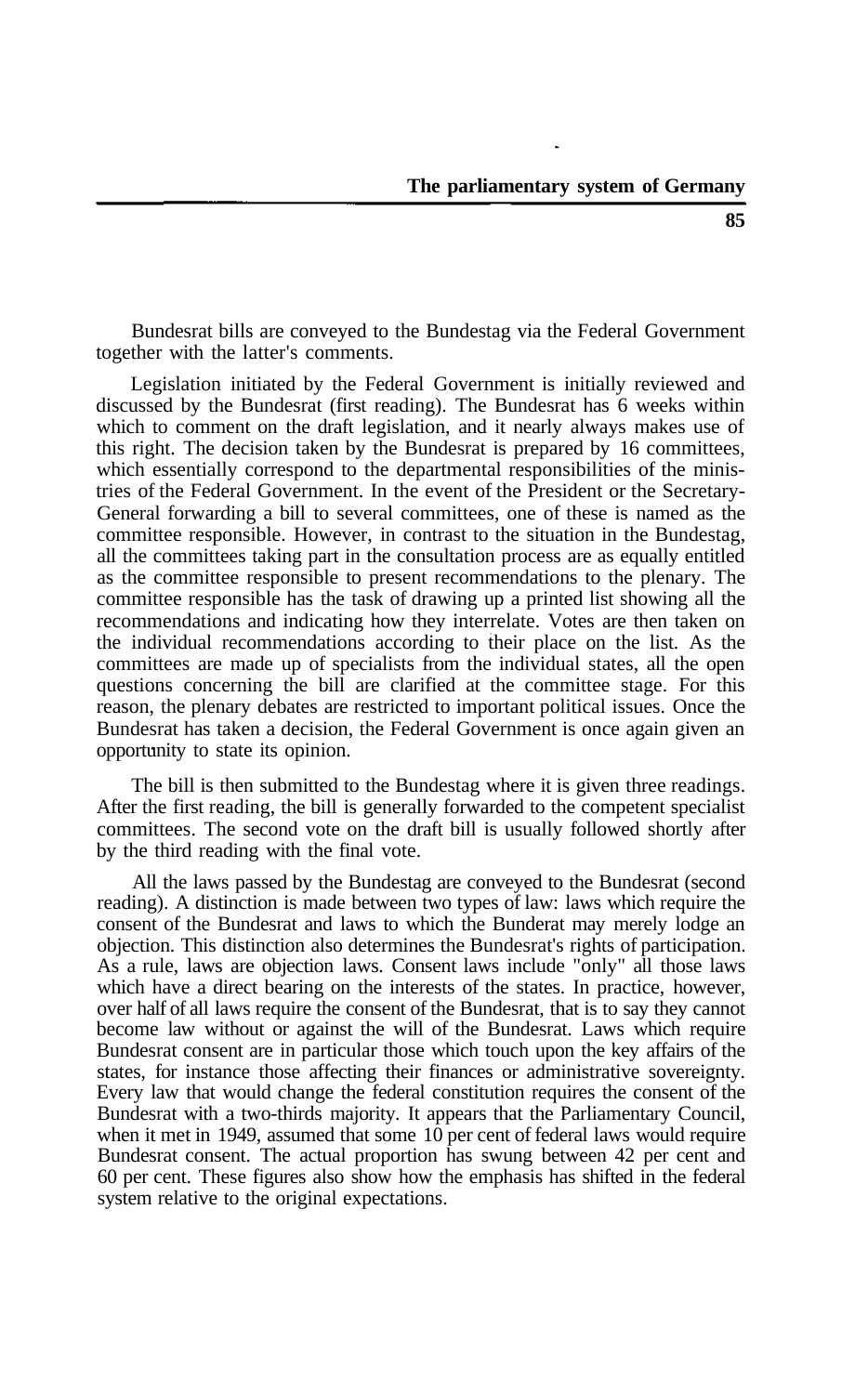If the Bundestag and the Bundesrat fail to reach agreement on the passing of a law, then a request can be made to convene the Mediation Committee. This then has the task of finding a compromise. The Mediation Committee is made up of 16 members of the Bundesrat and 16 Members of the Bundestag.

The Mediation Committee can be convened by the Bundesrat and - if the Bundesrat fails to approve a bill which requires its consent - by the Bundestag or the Federal Government. If these do not request the Committee to convene, then the law has been defeated.

If the Mediation Committee recommends that a law be amended, it is referred back to the Bundestag for a renewed decision. The Bundesrat must then to review this renewed decision. If the Mediation Committee recommends that the law should not be amended, then it is forwarded only to the Bundesrat.

The Bundesrat must then decide, depending on the kind of law in question, whether

to express its approval or to lodge an objection,

to give or to refuse its consent.

An objection lodged by the Bundesrat can be overridden by the Bundestag with an absolute majority of its Members. In the event of an objection being passed by the Bundesrat with a two-thirds majority, then the Bundestag also needs to obtain a corresponding majority to override this.

A law which requires the consent of the Bundesrat fails if the Bundesrat refuses to give its consent - even following one or several mediation procedures; an objection law fails if the Bundestag does not override the objection of the Bundesrat.

The law, if adopted, is then countersigned by the Federal Chancellor and the responsible minister. Finally, it is forwarded to the Federal President for signing. It is promulgated in the Federal Law Gazette and enters into force."

\* \* \*

Mr DA VIES thanked the two German Secretaries General for their excellent, full and detailed presentations on the German parliamentary system and invited members of the Association to ask questions. He wished himself to ask three. He first of all wondered if the current situation of a distance of several kilometers between the two Assemblies did not create difficulties in the functioning of Parliament. He added that even if, in contrast to Westminster, many parliaments did not share the same buildings, in the German case the distance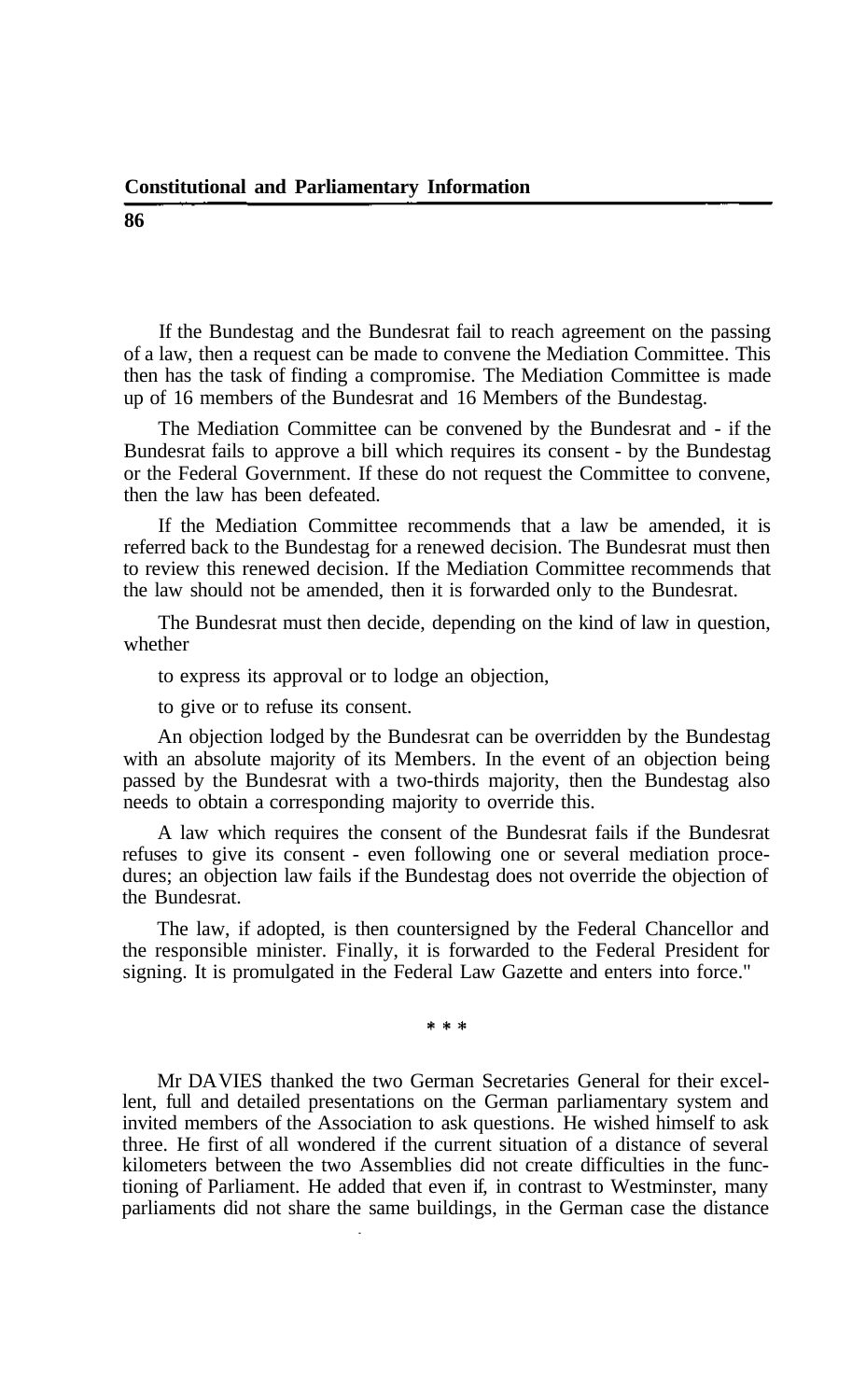between Bonn and Berlin was really very significant. In addition he asked Dr EICKENBOOM which body, Parliament or Government, paid for the reconstruction of the Reichstag and which authority had the responsibility of dealing with the architect, Sir Norman Foster, in particular in resolving certain legal disputes which had emerged between the German side and the architect. He finally asked the reason for the difference in the number of staff between the two Assemblies, 2,500 for the Bundestag and only 170 for the Bundesrat, a difference which appeared to him to be considerable.

Dr EICKENBOOM agreed that the distance between the two Chambers at present posed real problems. The Bundesrat had taken the decision to transfer to Berlin after the Bundestag and thus whilst the Bundestag was already installed in Berlin, the Bundesrat would make its move during the year 2000 once the work on the reconstruction of their building was complete. The renovation of the building had not yet been completed but it was due to be finished eighteen months from now. Although the distance did not pose an obstacle to political activity, these two federal bodies had to be ultimately in the same city. The Bundesrat had in fact become a very powerful body which despite its limited influence on legislation played an important role from a'political point of view. However, it was necessary to know that currently even in the Bundestag the administration was also found in two different places. In fact one thousand Bundestag staff were still in Bonn, whilst a thousand others had already moved to Berlin.

With regard to the staff of the Bundestag, if the total number appeared to be somewhat large, one had to consider that half of them were of quite a low rank (policemen, security personnel ...). Between 350 and 400 staff were at a high level and had responsibility for the taking of decisions. A reduction in the number of Bundestag staff was in hand but it was difficult to achieve this whilst at the same time responding to the various new requirements, for example the increasing number of visitors. The renovation of the Bundestag came within the responsibility of the Parliament but it was a company created for the construction of the new parliamentary building in Berlin which dealt with Sir Norman Foster. At the next Board of Directors' meeting of this company the legal disputes currently in train would be arbitrated and that would allow the small financial problem alluded to by Mr DA VIES to be resolved.

Mr OSCHATZ said to Mr DA VIES that it was indispensable that the two parliamentary institutions be found in the same city. When the Bundestag had taken the decision to go to Berlin, the Bundesrat knew that they would have to follow suit. He, for his part, had proposed that the Bundesrat move at the same time as the Bundestag but that had been rejected. He added that those who had rejected this proposal had later regretted it. Happily, before the end of the year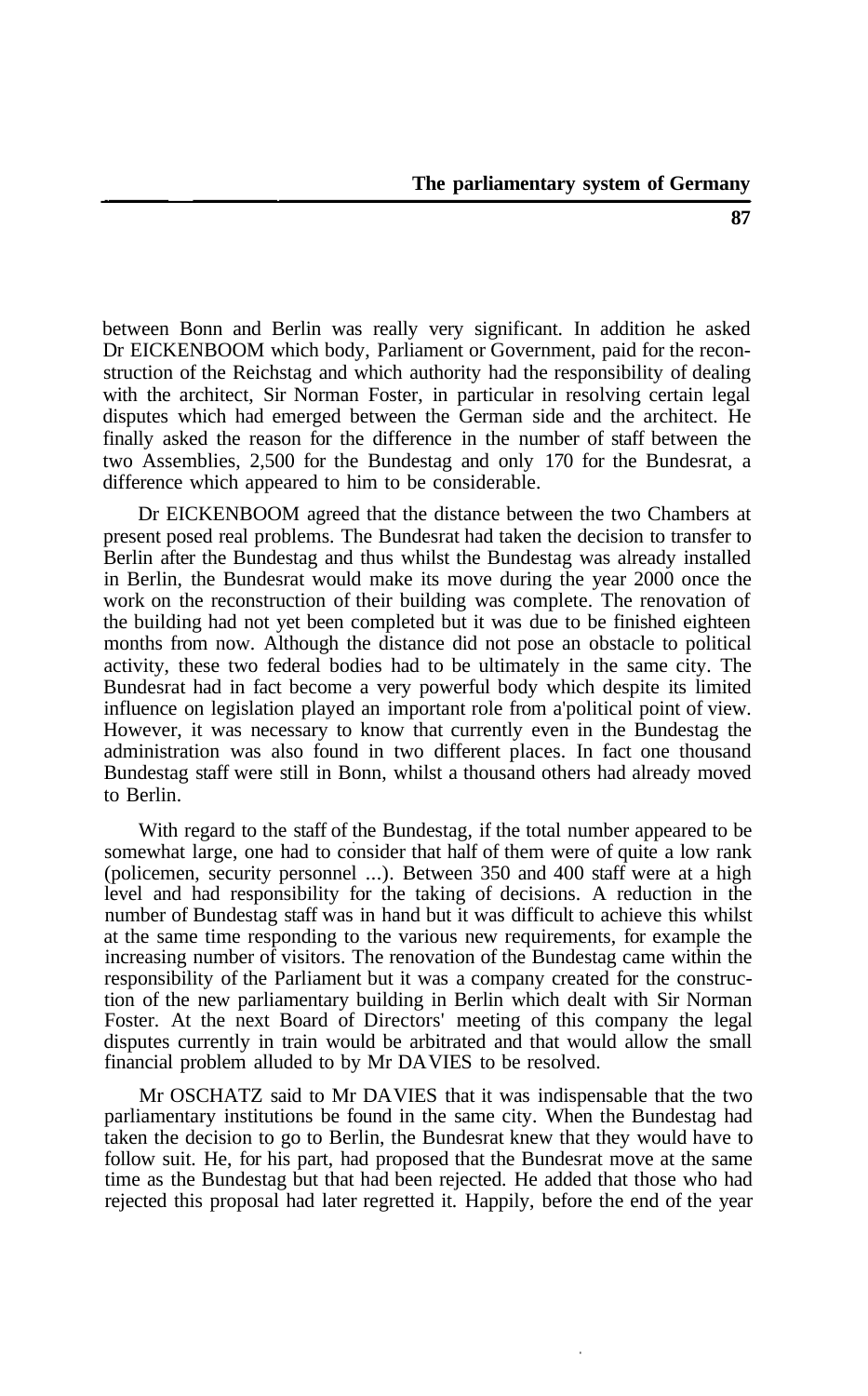2000, the Bundesrat would also be established in Berlin and all problems would be sorted out. Currently many officials had to go backwards and forwards between Bonn and Berlin.

Concerning the number of staff in the Bundesrat, one had to note that in the committees dialogue took place directly with between the Federal and Länder Governments, thus the activity of the Secretariat was limited to the organisation of legislative work. That was why the Bundesrat did not, for example, have need of a department of research and analysis, these functions being directly provided by officials from the Governments of the Lander. In 1998 the Bundesrat had cut thirty official posts in order to make economies. He ended by hoping that the post of Secretary General would not in its turn be the object of a cut either of the post itself or in salary!

Mr HAHN (Israel), having congratulated Dr EICKENBOOM and Mr OSCHATZ for their quality of their communications, asked them what they meant by a department for research and analysis. In particular he wished to know how the budgetary research and analysis was organised and if this was done by assistants to members of parliament or by the departments of the Bundestag which all parliamentarians could use.

Dr EICKENBOOM said that the members of the Bundestag could ask for information from three types of body: the departments of Parliament itself, which employed specialists for this purpose, the Library, which contained more than a million works, and the departments of the different ministries. He added that the assistants to members of parliament were remunerated through a lump sum grant amounting to DM12,000 a month, the parliamentary groups receiving in addition a grant to pay their own assistants, the assistants to the groups, who were experts in their particular areas.

The permanent committees had their own secretariats. In each committee two staff of a senior rank were generally at the disposal of the members of parliament. The *ad hoc* study committees were composed half of experts and half of members of parliament. The chairman could have five supplementary experts and staff to provide him with a secretariat. The funds dedicated to these committees came to DM 120 million. The annual grant provided to the parliamentary groups for the remuneration of experts came to DM 100 million. A sum equivalent to that provided for the administration. The Bundestag had tried to put in place its own autonomous research services which whilst being effective were, however, not to be compared with those of the American Congress. It had, however, to be recognised that the Bundestag did not exercise as significant powers as those of the American Congress.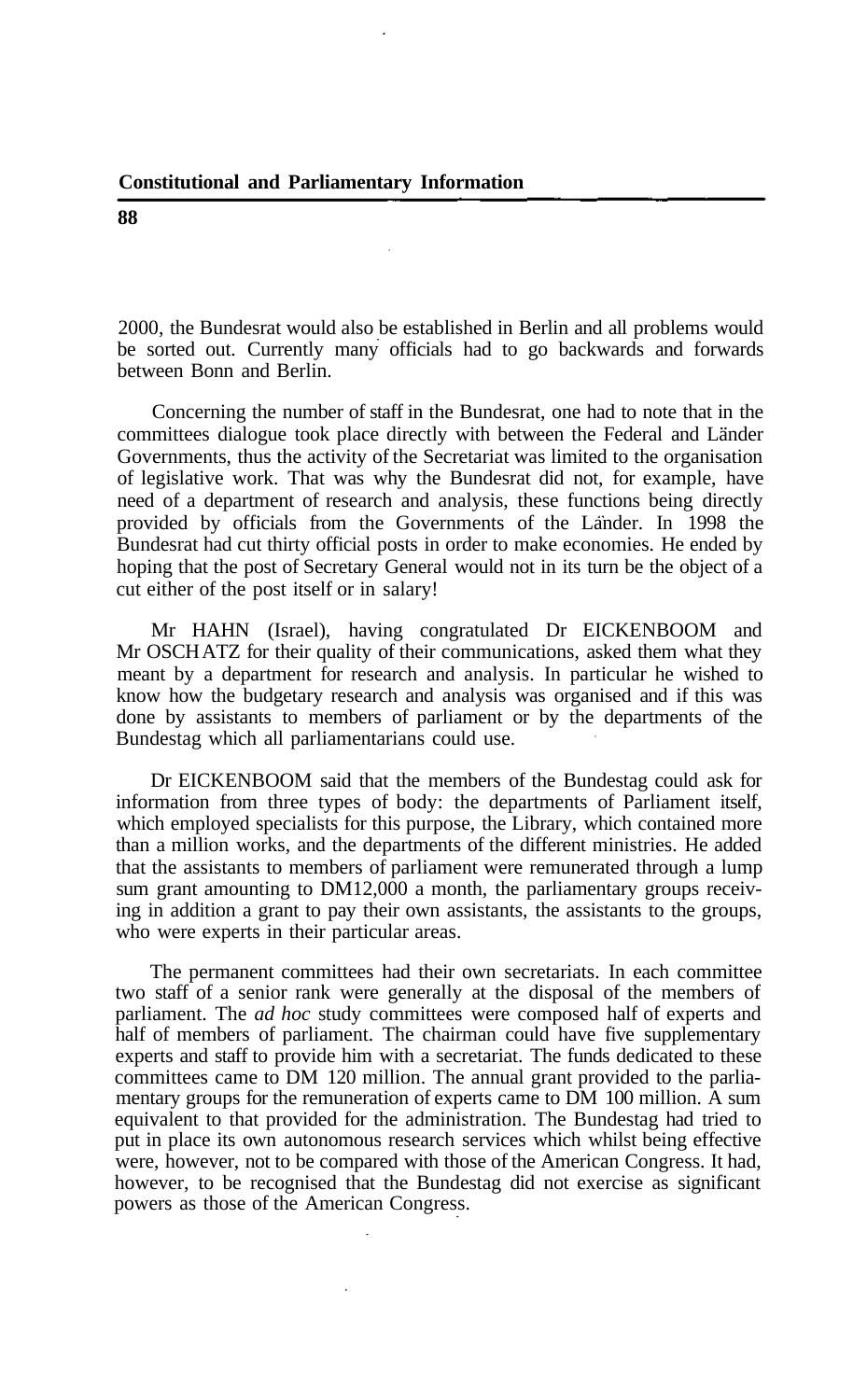M<sup>me</sup> PONCEAU (France) again congratulated the German Secretaries General for their exposition and said she wished to ask two questions. Having asked how many parliamentary secretaries sat on the Council of Elders, she wished to know if this latter body, which directed the internal affairs of the Bundestag, was also competent to supervise the implementation of the budget of the Bundestag. In the second place she wished to know the reasons why there was not electronic voting in the Bundestag.

Dr EICKENBOOM said that the Council of Elders was a consultative body of the President/Speaker and of the parliamentary groups. Its task was to give rulings on the work of the Bundestag. It consisted of the President/Speaker, the two Vice-Presidents of the Bundestag and twenty-three other members nominated by the parliamentary groups in proportion to their numbers and amongst whom there were secretaries of parliamentary groups. In total the Council of Elders consisted of twenty-nine members. It was the main directing body of the Parliament in the fixing of the Orders of the Day of the Plenary Assembly as well as for the administrative functioning of Parliament. It was only with a failure to agree within the Council of Elders, which happened very rarely, that the Plenary Assembly decided on a majority basis its Orders of the Day.

The Council of Elders was also the authority on the administrative functioning of Parliament and ruled on the internal affairs of the Bundestag to the extent that they did not come within the competence of the President/Speaker or the Bureau. It decided on the drafting of the budget and on the level of the parliamentary salary. It came to a view according to the principle of majority vote. There was, however, a parallel body, the Presidium, which was the equivalent of the Bureau. That body was competent in the area of staff matters, in particular the appointment of staff at a senior level but the essential body remained the Council of Elders which made decisions in most areas. The budget of the Bundestag was drawn up in the form of budget estimates by the Council of Elders. The Government generally approved the budget which was then submitted to Parliament, first to the Budget Committee, then discussed in the Plenary Assembly. The same procedure was followed for the Bundesrat. The Budget Committee and the Council of Elders had to come to an agreement in case where there was a difference of view on the budget of the Bundestag. The Bundestag came within the supervision of the Federal Auditor's Department. If this latter body found things to criticise during the auditing of accounts, this was transmitted to the Plenary Session, the criticisms also being made public through the medium of the 1,200 parliamentary press correspondents.

In response to the question on electronic voting, Dr EICKENBOOM said that certain people had not wished that members of parliament be observed when they voted, which would be what would happen if they voted through an electronic voting method.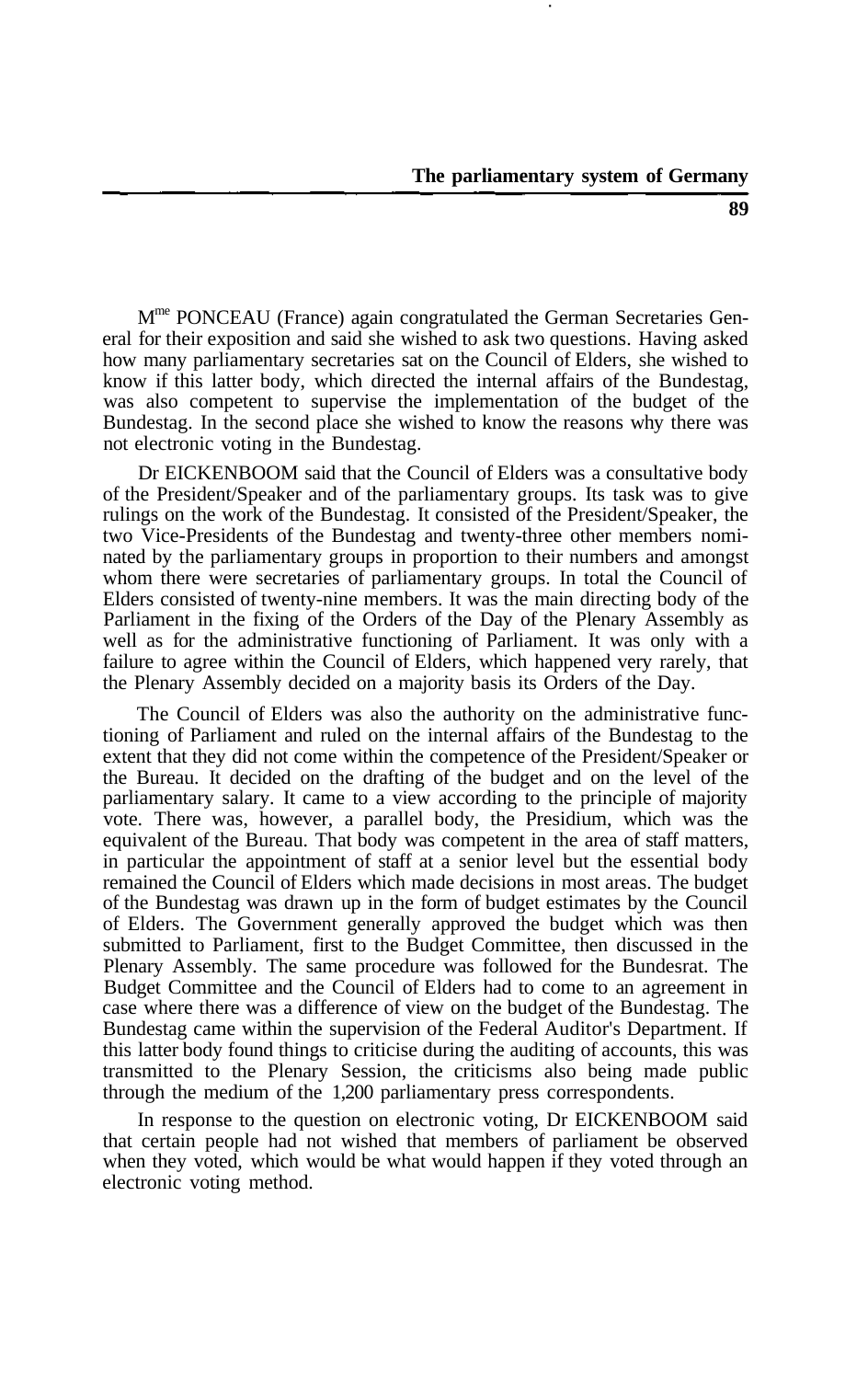Mrs VASSILOUNI (Greece) thanked the German Secretaries General for their communications. She said she was amazed at the fact that the number of permanent committees could vary, and that the chairs of these committees could belong to the Opposition in application of a rule on the balanced sharing out of the various chairs. She said that in Greece, by contrast, the number of committees was fixed at six. Furthermore, these committees were presided over by members of the majority party. She wanted to ask a second question on the role of the Bundestag in European matters. It seemed to her that the Bundesrat played a much more important role than the Bundestag. She wondered if this power was similar to that of the Danish Folketing.

Dr EICKENBOOM said that certain committees had a mandatory existence such as the Defence Committee and the Foreign Affairs Committee, whereas certain others depended on the number of departments created by the Chancellor within the Government. The Bundestag endeavoured to maintain a certain parallelism between governmental organisation and that of committees. The chairs of committees related to the political balance. The majority of committees were chaired by members of the majority coalition but in committees that also exercised responsibilities of supervision and scrutiny it was logical that certain of them be presided over by the opposition party. He added that the agendas of committees were determined through a process of consensus.

Mr OSCHATZ said that the Bundesrat did not, any more than the Bundestag, have a fixed number of committees. There were in general sixteen committees, each Land being able to chair one of them. The European Chamber of the Bundesrat resembled a committee because it could take decisions on European matters. There was in fact a difference of influence between the Bundestag and the Bundesrat in European matters which related to tradition. From the word go, understanding that they would have less power as a result of the supplementary layer of decision-making which had been created, the Länder had decided to strengthen their scrutiny so as to mitigate this loss of influence. In recent years the Länder had increased their scrutiny of measures taken at European level through the work of the Bundesrat. This was all the more important given the fact that such measures were then put into effect at the level of the Lander. It had also to be noted, however, that at the current time, the Bundestag was also strengthening its scrutiny of European questions, in particular since the creation of the Committee on European Union Affairs, in the context of the ratification of the Maastricht Treaty at the end of 1992.

Mr SALIM (Nigeria) asked Dr EICKENBOOM about the budgetary process and in particular for details on the importance of the role played by the Council of Elders and the Bureau in budgetary matters. He also wished to know if the relations between the two Chambers were always cordial and if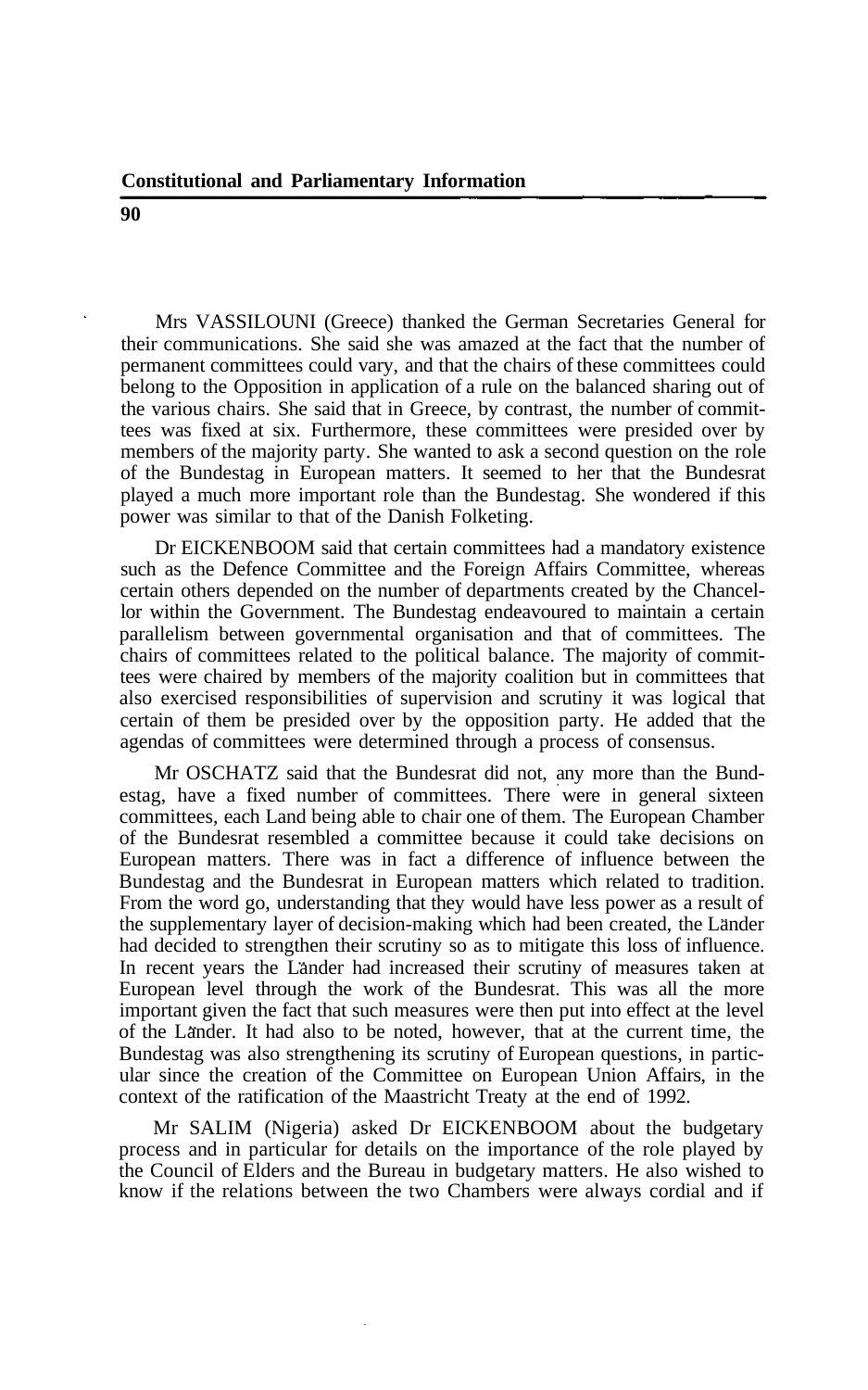the members of one of the Chambers were more important than those of the other.

Dr EICKENBOOM said that just as with the federal budget, the budget of the Bundestag contained a number of budgetary lines which controlled the allocation and distribution of credits. The scrutiny of the budget was undertaken by the Federal Audit Office which was based in Frankfurt, thus at any moment the Audit Office could send judges to the Bundestag to examine its funds. The relationship between the two Chambers was very harmonious. Strong relations had been developed as a result of common experience which had been positive over the period of the last fifty years. He underlined, however, that it was the Bundestag which was the sole Chamber elected on the basis of direct suffrage.

Mr OSCHATZ added that he could only agree with what Dr EICKENBOOM had said. If there were sometimes a certain political friction, this was alleviated by the fact that political careers proceeded in a somewhat flexible way and that there was a coming and going of membership between the two Chambers in Germany. Relations between the two bodies therefore had to work well.

Mr MYTTENAERE (Belgium), having congratulated the German Secretaries General on the quality of their communication, asked Dr EICKENBOOM for details of the functioning of the plenary session and on the participation, immediately after a meeting of the Cabinet, of the Government in the plenary session. He also wished to know about petitions, their number, the recommendations which they contained, and their consideration. Furthermore, he wished to obtain supplementary information on the European Cemmittee of the Chamber which could in cases of urgency substitute itself for the plenary session. He then asked Mr OSCHATZ what took place in the event of differences of opinion between the Bundesrat and the Bundestag and if, in particular when the Bundesrat came to a negative decision, the Bundestag had to come to a decision on the same two-thirds majority as the Bundesrat for the text to be adopted.

With regard to the Orders of the Day, Dr EICKENBOOM said the Cabinet met on a Wednesday and that there was an agreement by which the Government chose a topical subject which was then debated in the Bundestag. The plenary session could, however, bring up another subject. There was therefore a sort of race between those debates announced in the press and those tabled in Parliament.

In response to the second question he said that the Bundestag asked many questions of the federal deparments. The number of petitions, which amounted to twenty-three thousand per year, was considerable. After re-unification, the number of petitions had greatly increased. It had to be noted that forty officials were allocated to the consideration of petitions. If a petition was considered